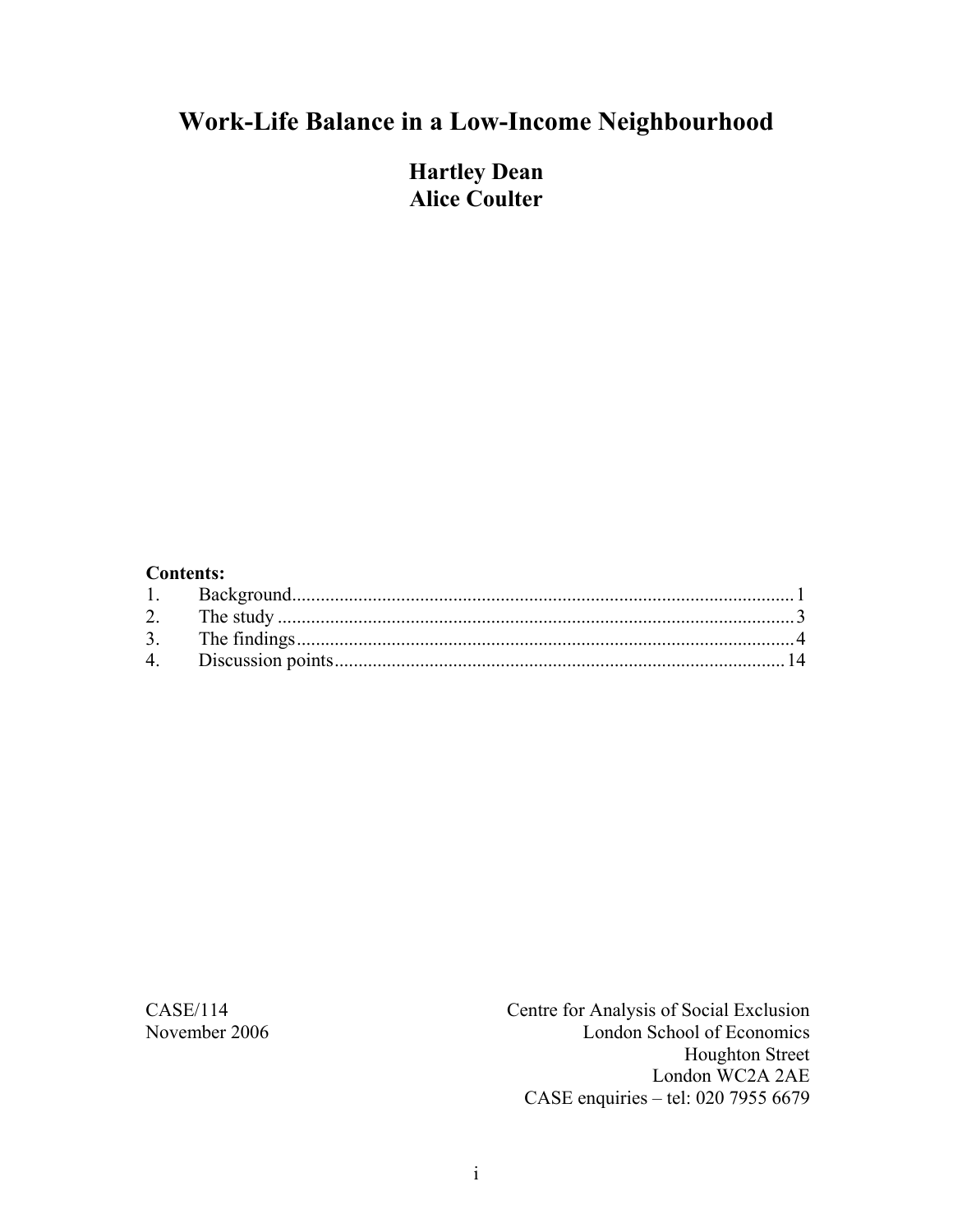# **Centre for Analysis of Social Exclusion**

The ESRC Research Centre for Analysis of Social Exclusion (CASE) was established in October 1997 with funding from the Economic and Social Research Council. It is located within the Suntory and Toyota International Centres for Economics and Related Disciplines (STICERD) at the London School of Economics and Political Science, and benefits from support from STICERD. It is directed by Howard Glennerster, John Hills, Kathleen Kiernan, Julian Le Grand, Anne Power and Carol Propper.

In addition to our discussion paper series (CASEpapers), we produce occasional summaries of our research in CASEbriefs, and reports from various conferences and activities in CASEreports. All these publications are available to download free from our website. Limited printed copies are available on request.

For further information on the work of the Centre, please contact the Centre Manager, Jane Dickson, on:

|           | Telephone: UK+20 7955 6679    |
|-----------|-------------------------------|
| Fax:      | UK+20 7955 6951               |
| Email:    | j.dickson@lse.ac.uk           |
| Web site: | http://sticerd.lse.ac.uk/case |

© Hartley Dean Alice Coulter

All rights reserved. Short sections of text, not to exceed two paragraphs, may be quoted without explicit permission provided that full credit, including © notice, is given to the source.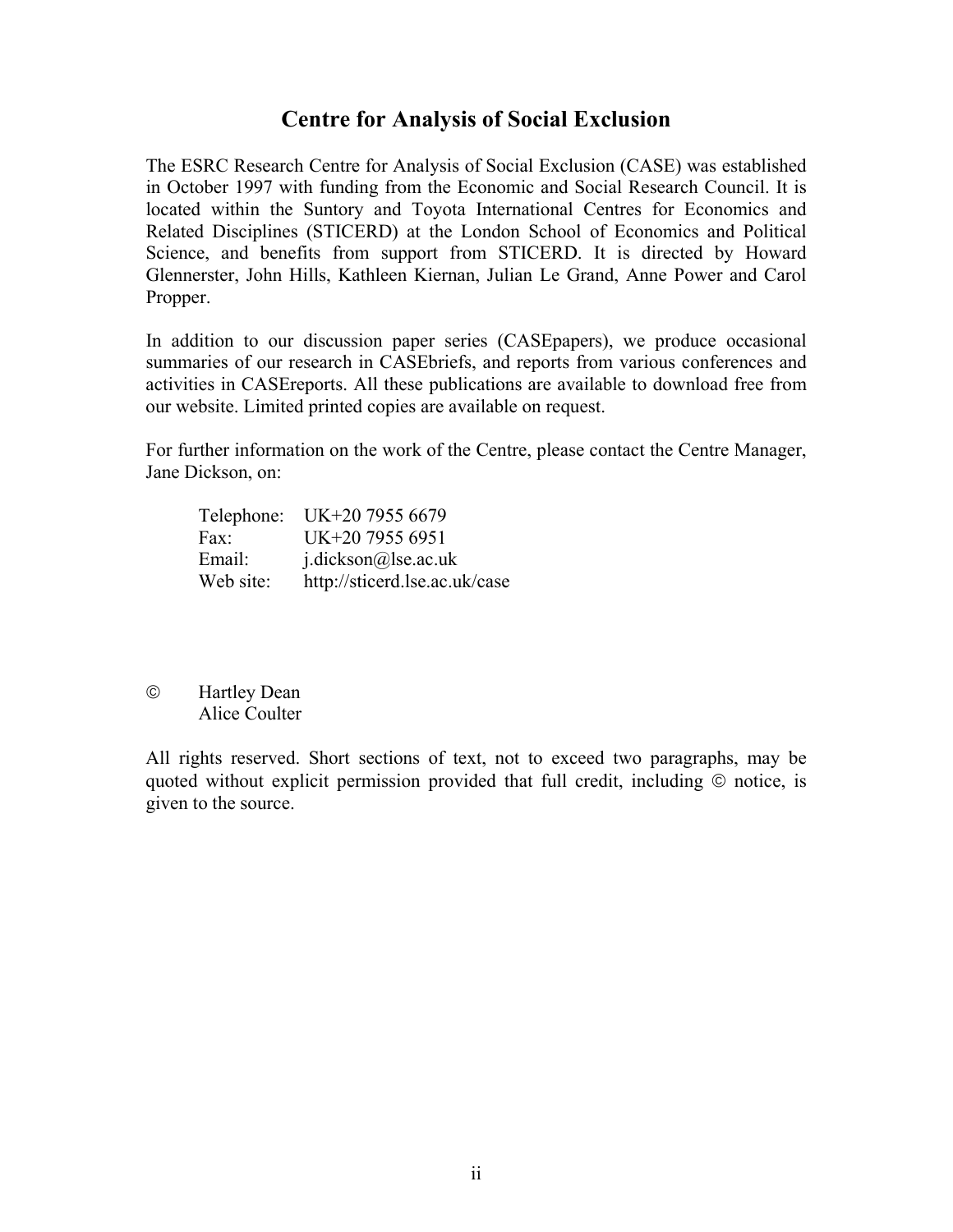# **Editorial Note and Acknowledgements**

Hartley Dean is Reader in Social Policy at the London School of Economics and Alice Coulter, who was previously Research Officer in the Centre for the Analysis of Social Exclusion at the London School of Economics, is now Research Executive at the British Market Research Bureau (BMRB). The paper is based on preliminary findings from a study funded by the Economic and Social Research Council, under Award Ref: RES-000-22-1491, whose support is gratefully acknowledged. It is adapted from an earlier report, which was presented on 20 September 2006 at a consultation meeting with residents and relevant service providers in the South London neighbourhood where the study had been carried out. We shall call that neighbourhood by the pseudonym, Pride Fields. The relatively informal language in which the earlier version of the report had been presented has for the most part been retained. However, some academic references and background notes have been added, together with some additional commentary based on the valuable observations made during the consultation meeting. The authors are grateful to the several community representatives and local service providers who facilitated the study, to all those residents of Pride Fields who participated in the study and to Howard Glennerster for helpful comments.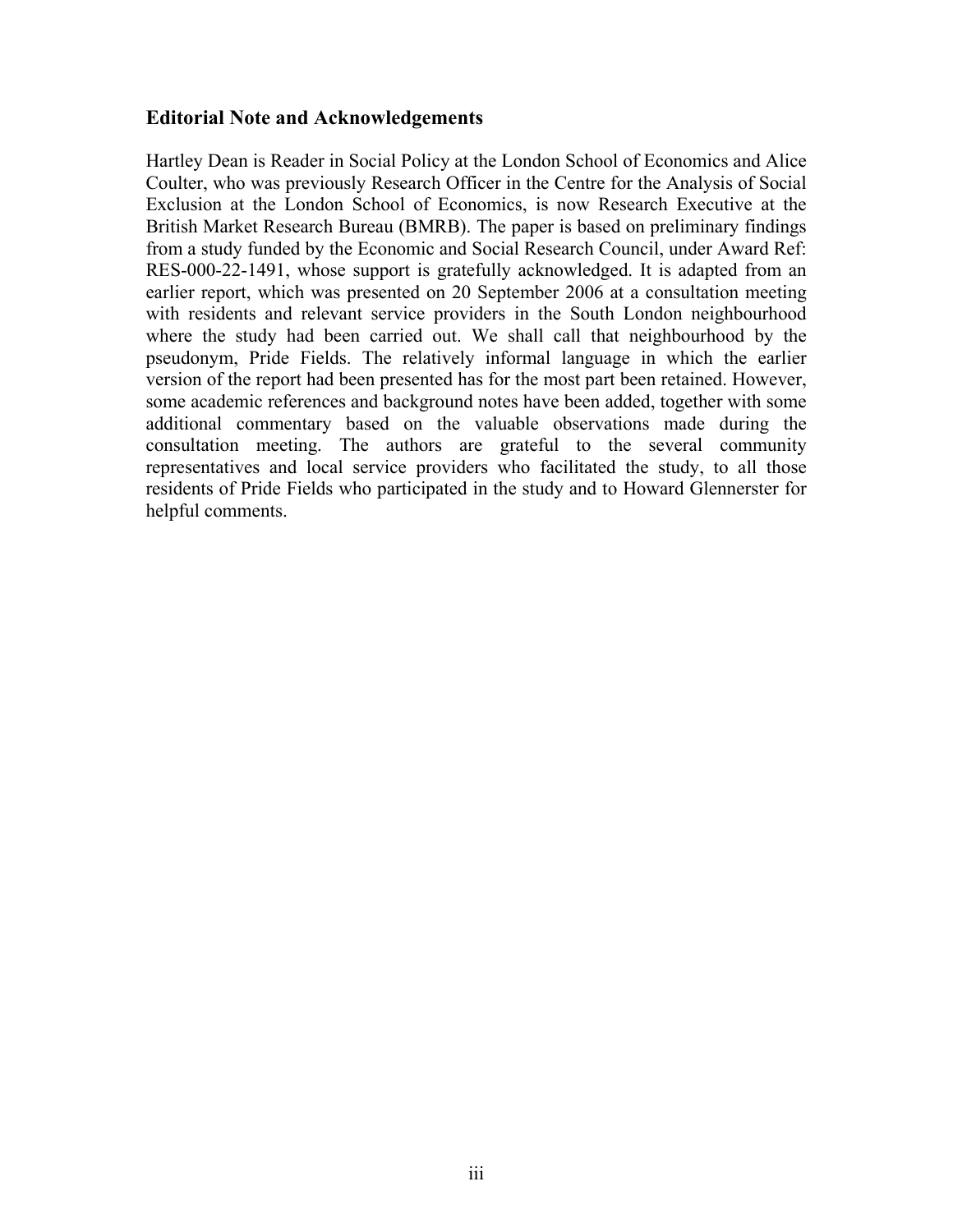# **Abstract**

'Work-life balance' generally refers to how people may combine paid employment with family responsibilities. The UK government's attempts to promote work-life balance are connected to wider concerns to maximise labour-force participation and include policies on tax credits, child care and employment rights. Employers favour work-life balance if it promotes the flexibility of labour supply and enables them to retain valued staff. There are concerns about the extent to which work-life balance policies benefit lower-income groups. This paper reports findings from a study, based on in-depth interviews with 42 economically active parents from a low-income neighbourhood. Participants supported the idea of work-life balance, but many found it difficult to achieve. Stress and long hours are unavoidable in some jobs, or else income and prospects must be forgone in order to obtain 'family-friendly' working conditions. Employment rights are poorly understood. Standards of management at work are inconsistent. Pay levels are insufficient and, though benefits/tax credits help, they are complex and badly administered. Childcare provision is available, but quality and access is uneven. Participants had mixed views as to the efficacy of support and services available in the neighbourhood. Participants offered different accounts of their experiences depending upon whether they were having to put their work first or family life first, and whether they felt ambivalent or content about this. The clearest finding was that participants tended to be fundamentally disempowered - by the unpredictability of the labour market, the dominance of a 'business case' rationale, their lack of confidence in childcare provision and a lack of belief in their employment and benefit rights.

JEL classification: I38, J22, J40 Keywords: work-life balance; low-income; employment rights; tax credits; childcare

Corresponding author: Hartley Dean (email: h.dean@lse.ac.uk; tel: 020 7955 6184)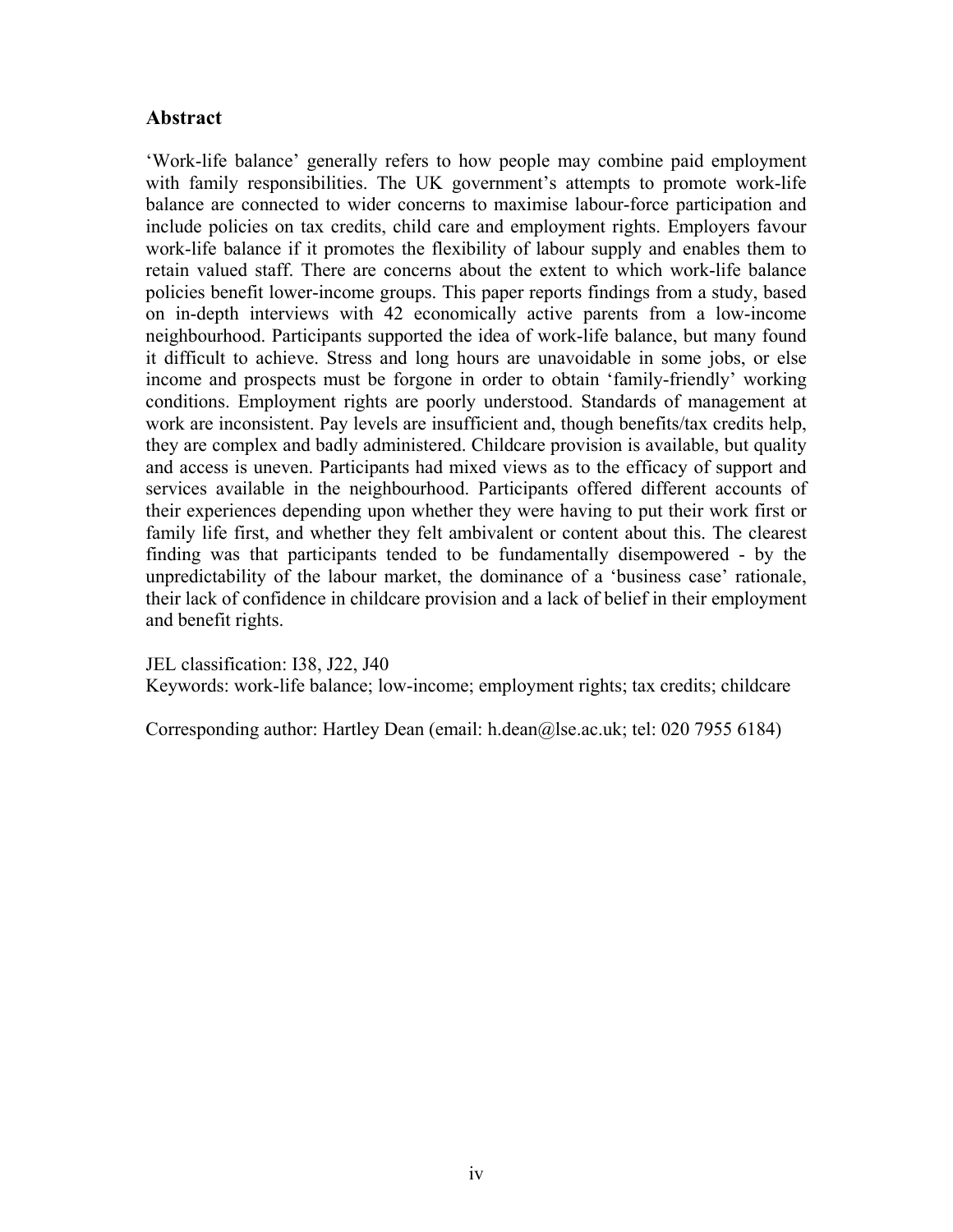# **1. Background**

1

Work-life balance is a big issue at present. But the expression, 'work-life balance', may mean different things to different people. The purpose of the study we are reporting was to see what the expression might mean to the people on the Pride Fields estate. To start with, however, we should try and explain - first, what the government means by work-life balance; and second, what employers seem to think it means.

The government thinks work-life balance is primarily about how to make it easier for as many of us as possible to combine paid employment with our ordinary family lives<sup>1</sup>. Its concern is partly to do with the global changes that are affecting the way we live. Countries like Britain are experiencing big changes in the way the labour market works, in the way that households function and in the age-mix of the population<sup>2</sup>. The government believes that one way or another we have got to get more of the working age population into jobs, even if these are low-paid or part-time jobs. The government's other concern is with combating poverty and disadvantage through 'welfare-to-work'. This means:

- $\triangleright$  New Deal schemes that get people off benefits and into jobs or training;
- ¾ Making work pay, through a National Minimum Wage and Tax Credits;
- ¾ A National Child Care Strategy and initiatives like Sure Start;
- ¾ Promoting parental leave and 'family-friendly' employment practices.

Employers on the other hand tend to think that work-life balance is about how to get the best out of their work-force. In a very competitive economic environment employers would like workers to be 'flexible' (which may entail part-time or irregular working hours) and plentiful (because this helps keep wages low). They therefore welcome anything the government can do that helps workers juggle their lives around their jobs or that enables people who might not otherwise have been able to work to do so. But also, there may be certain employees that employers are especially keen to hang on to (for example, because they are highly trained or have special skills that are much in demand) and if this means allowing certain employees to work flexible hours or subsidising their childcare costs then there is a 'business case' for doing so. For

<sup>1</sup> This concern has been expressed by the UK's New Labour Government in a variety of official documents, including *Supporting Families*, The Home Office, 1998; *Work and Parents: Competitiveness and Choice*, Department of Trade and Industry, 2000; and *Work and Families: Choice and Flexibility*, Department of Trade and Industry, 2005.

<sup>2</sup> It has been predicted that it may be changes in the household economy that will have the greatest impact on the future trajectory of the welfare state: see Esping-Andersen, G. (1999) *The Social Foundations of Post-Industrial Economies*, Oxford University Press. The evidence indicates that households' strategies are already evolving to adapt to more flexible working patterns: see, for example, Harkness, S. (2003) 'The household division of labour', in R. Dickens et al. *The Labour Market under New Labou*r, Palgrave.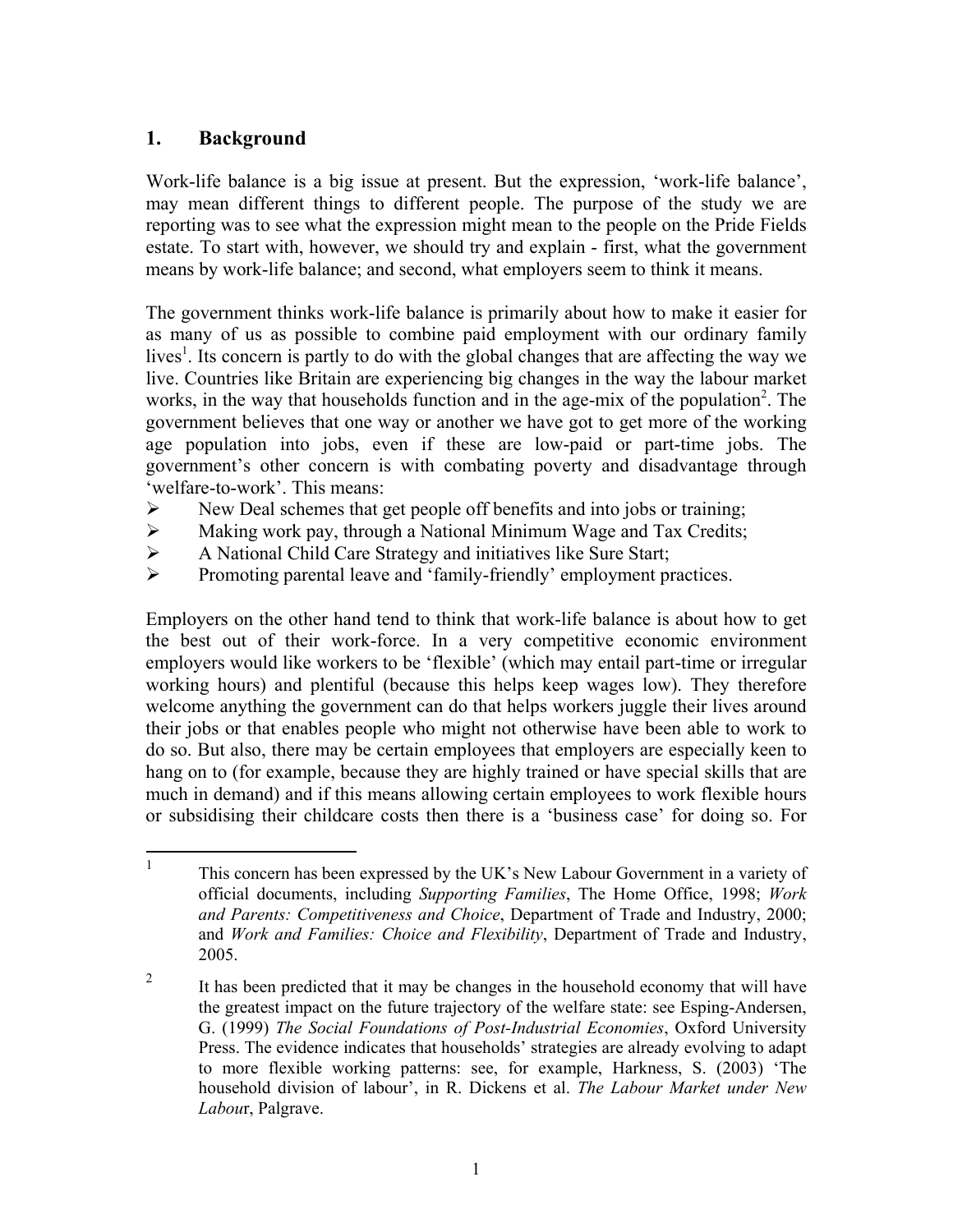employers, therefore, work-life balance may mean special perks for highly skilled and highly valued staff members, but it represents a rather different concern so far as less highly skilled and more expendable workers are concerned<sup>3</sup>.

A lot of academic research has already been done to investigate the ways in which people are adapting to more flexible working patterns. What is more, a survey conducted for the government appears to show that 87 per cent of British workers are satisfied with their working arrangements<sup>4</sup>. But no-one has really troubled to find out what (if anything) people understand by, or expect from, 'work-life balance'. In particular, we were concerned to find out what people living in a relatively lowincome neighbourhood understand or expect. It had occurred to us:

- ¾ If employers in such neighbourhoods are able to pick and choose when and to whom they will be 'family-friendly' what kind of control over people's lives might this give them?
- $\triangleright$  While childcare provision across the country has been improving, do parents always value the kind of childcare that is available?
- $\triangleright$  How well do people understand the employment and benefit rights through which they are supposed achieve their work-life balance?

We chose to do this study in Pride Fields, not because everybody there is poor or deprived, but because the characteristics of the population mean that incomes are likely to be lower than the national average. See Table 1.

|                       | <b>Employment Households</b><br>rate | with<br>dependent<br>children | Lone<br>parent<br>households | <b>Households</b><br>in social<br>housing | <b>BME</b><br>households |
|-----------------------|--------------------------------------|-------------------------------|------------------------------|-------------------------------------------|--------------------------|
| Pride Fields          | 49                                   | 46                            | 23                           | 84                                        | 64                       |
| England $\&$<br>Wales | 61                                   | 30                            |                              | 19                                        | 8                        |

**Table 1: Profile of Pride Fields compared with England & Wales (modelled on the basis of 2001 Census data) %** 

We wanted to see whether, in a community such as this, it would be possible to get people to identify the things that would make for a better work-life balance and perhaps even to set some identifiable benchmarks by which to measure progress towards a better work-life balance in the future.

 $\overline{a}$ 

<sup>3</sup> See Dean, H. (2002) 'Business versus families: Whose side is New Labour on?', *Social Policy and Society*, 1(1)

<sup>4</sup> Hooker, H.et al. (2006) *The Third Work-Life Balance Employees' Survey*. Employment Relations Research Series No. 58, DTI. The study was based on a telephone interviews with a random sample of working-age employees.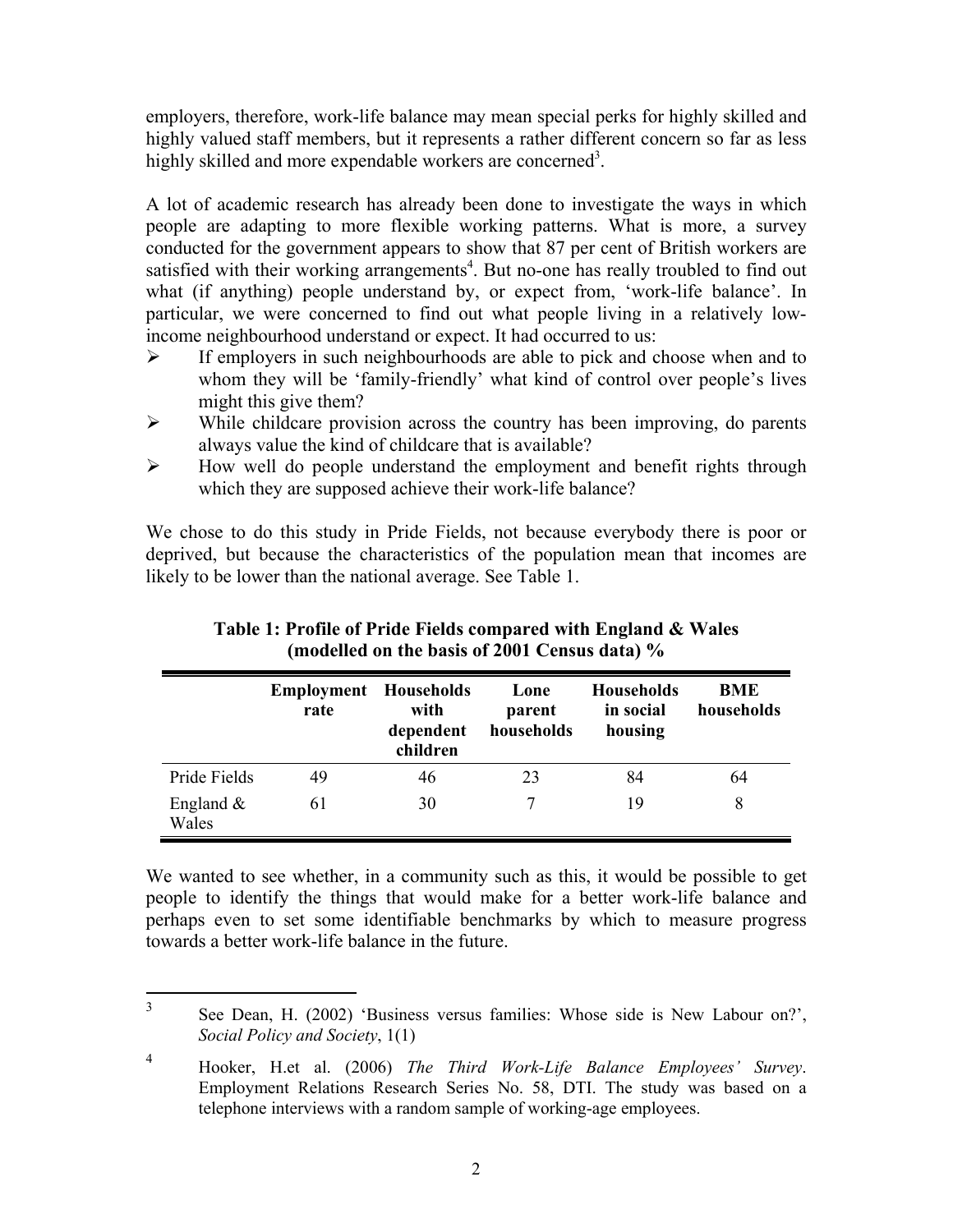# **2. The study**

1

One-to-one interviews were used to gather information and explore people's experiences and aspirations about combining work and family life. Interviews were confidential and subsequently anonymised to ensure that participants were able to be as frank as possible without worrying about being identified. All participants quoted in this report have been given pseudonyms and any identifying data have been changed.

Before interviewing began we consulted several organisations in the neighbourhood about the content of the interview schedule. We also conducted five pilot interviews with working parents, whereby participants were encouraged to feedback on specific questions and potential gaps in the survey. The structure of the interview schedule that evolved from this process was in three sections: the first section covered basic background information about the household; the second section provided an opportunity for participants to talk about their experiences of education, work, benefits and childcare, among other things; and the third section asked participants to evaluate the relative importance and effectiveness of various services and facilities in the area, as well as asking them to think of ways they could be improved.

The pilot interviews identified some limitations with the third section. In contrast to their ability to talk about their experiences of facilities and policy measures, some participants had difficulty applying a simple evaluative scale. In some instances their evaluations clearly were not based on their experiences or else they even contradicted what the participant had already told us. We can only infer that this was partly because some participants found the abstract nature of the scoring process intuitively alien, or else because - out of feelings of loyalty or deference - they were reluctant to record their criticisms in such a defined and formal manner<sup>5</sup>. We continued using the third section, though not pushing participants to use a scale for evaluation where this seemed problematic. This part of the interview was still valuable, because it prompted participants to think and talk about the full range of facilities and services available to them and, sometimes, to clarify what they had already said.

Interviewees were initially found through community organisations and contacts from previous research projects. These interviewees were then asked to recommend a friend or neighbour to take part in the study. The aim was to reach as many people as possible through this method of 'snowballing' to maximise trust and encourage frank responses. However, it can be a slow process and has the potential for limiting the range of interviewees. Therefore we also adopted other methods, including attending community events and leafleting through local schools and nurseries.

<sup>5</sup> The original intention had been to use a simple Likert Scale to calibrate participants' support for different kinds of service or measure. That not everyone could readily or meaningfully do this is in itself an interesting and important methodological finding, but it did mean that we were obliged to re-think our approach.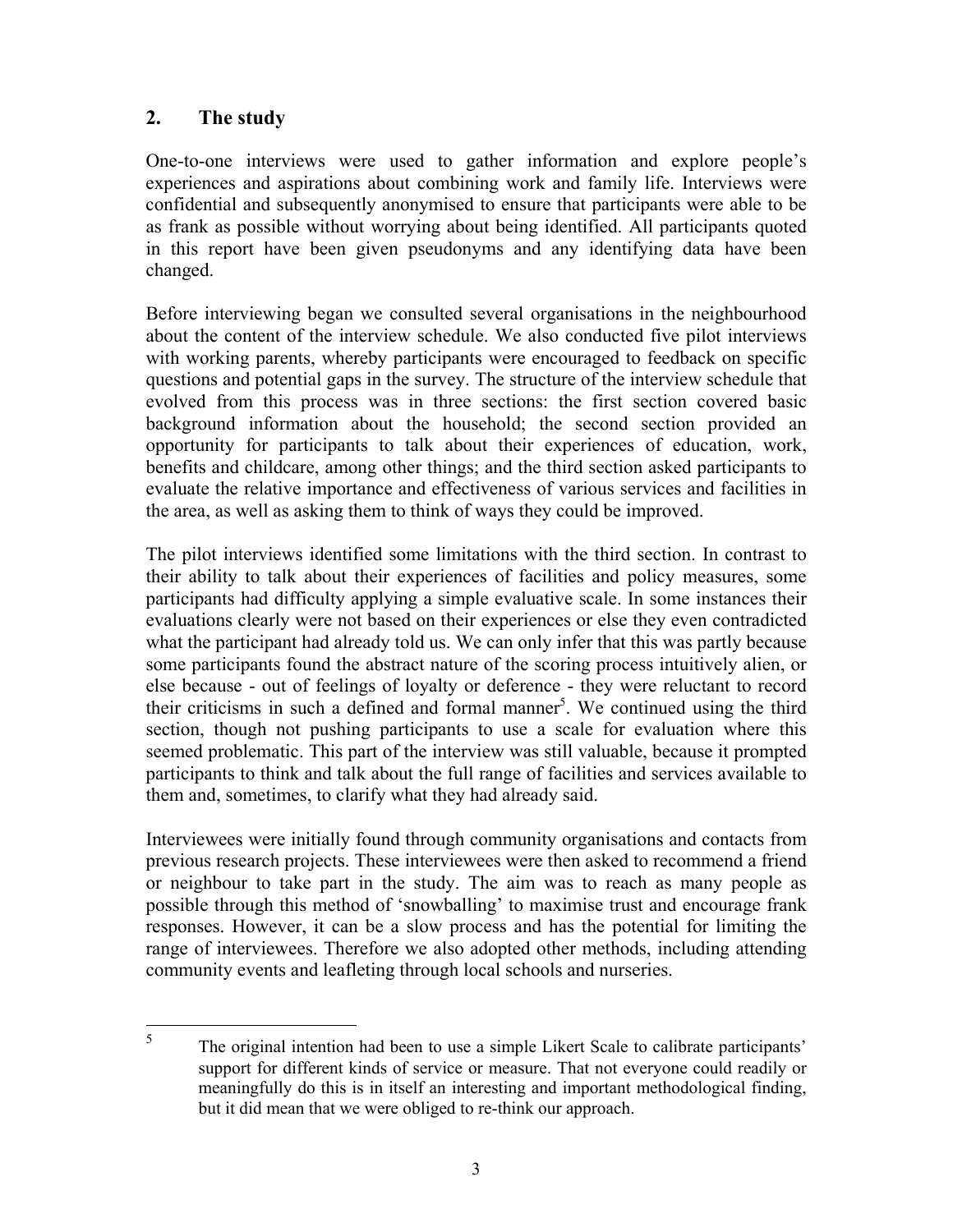In total 47 individuals were interviewed, including two couples who were interviewed together though we tried, as far as possible, to draw out individual responses. Of the 47 interviews, five were subsequently discounted to ensure that the sample of responses was made up of economically active working families.

Of the 42 individuals included in our sample, 35 were women. The majority were of 'non-white' ethnicity, and only ten (24%) considered themselves to be 'white British'. There were equal numbers of lone-parents and couples. Two participants described themselves as disabled and two more mentioned other health complaints. In total, 12 participants described someone in their household as having a disability or other health problem. Fifteen participants worked in the public sector, compared to eight in the private sector, nine in the voluntary and community sector and four were selfemployed. Six participants were currently unemployed, though considered economically active as they are actively searching for jobs. The families ranged in size and age, with the majority made up of two children, and one-third of families had at least one child under school age. Most, but not all, participants were living on relatively low incomes (and even those with higher household incomes were generally in quite straitened circumstances when their financial liabilities were taken into account).

An essential part of the study has been a consultation meeting which was held on Pride Fields on 20 September 2006 to which local residents and service providers were invited, and at which an earlier version of this preliminary findings report was presented. Elements of the feedback from that consultation have been incorporated in this version of the report.

# **3. The findings**

The 42 in-depth interviews produced a wealth of information about people's different experiences and aspirations in relation to work-life balance. This section is a summary of the main findings, not an attempt to cover in detail the full range of responses or analyse in detail what this all means. It is intended as a speculative account of people's attitudes and experiences to provoke further discussion.

For the purpose of this initial report we focus on two broad issues. On the one hand, we explored with participants if they felt able to adjust their work to fit with their life or whether they were having to adjust their life to fit around their work. On the other, we explored how satisfied or content people were with the situation in which they found themselves.

Most participants felt they should be able to achieve a work-life balance with work accommodating family responsibilities.

*"Most jobs should be able to accommodate your life because you've got kids. It's like they're saying don't have kids, just live for work and nothing else. It's not supposed to be that way."* (Hazel)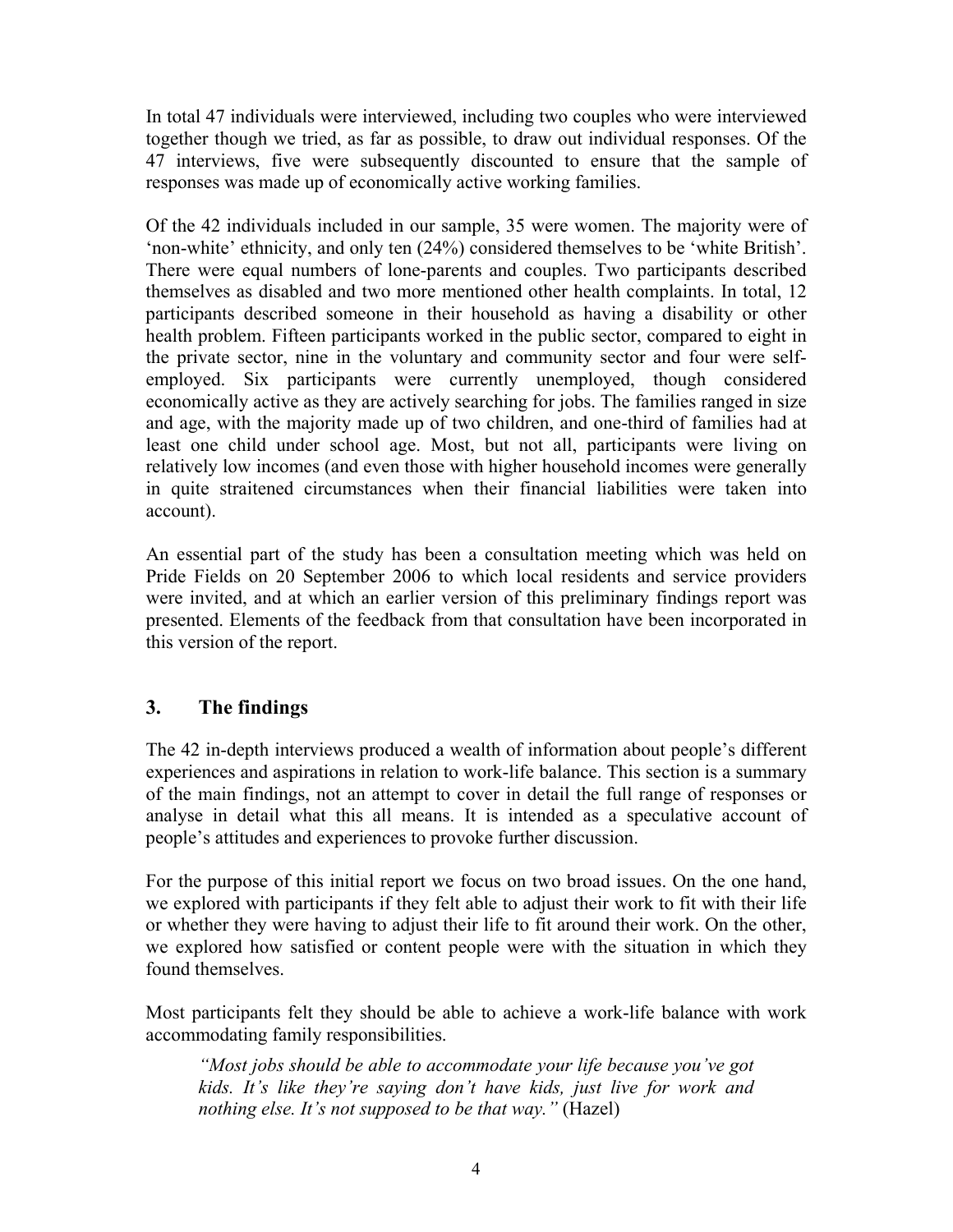Others were more pragmatic about the realities of combining work and family life, acknowledging that sacrifices have to be made, often in relation to time spent with the family, and whether or not it's something people are happy to do.

*"I don't get to spend that much time with [my kids], so it's not really ideal, but… it's one or the other. You have to decide which is more important to you, either spending all the time with the children and not being able to manage, or go to work and have little time with them."*  (Maria)

Across the range of interviews, several factors emerged as important determinants of people's ability to reach a personally satisfactory work-life balance<sup>6</sup>.

### *Nature of work*

Several participants referred to the nature of their job or the industry in which they worked as one of the main factors affecting how they manage to combine work and family life. Stress and long hours at work are associated with having less time at home, but are often accepted as "unavoidable" and "inevitable" given the requirements of certain jobs and industries.

*"I don't know any flexible work in the building trade"* (Rodney)

Others were less accepting of the situation, but equally resigned to the inevitability of it.

*"I should be able to finish at the dot of 5 o'clock and go home and forget all about my job… But it would never happen with my job 'cos it's the nature of it."* (Chantelle)

Some participants, all of whom are mothers, actively sought jobs that were in their nature less stressful and better suited to fit with their home life.

*"The job I had before was very stressful… I didn't want to do that with two kids, but it wasn't possible for me not to do that in my old job cos I'd always done it. So I decided to look for another job while I was on maternity leave."* (Audrey)

Yet participants acknowledged that to achieve this balance they were often required to sacrifice greater income and/or career progression.

*"Do you sacrifice your being able to adjust and being able to accommodate your job around your time, or do you go for more money* 

 $\frac{1}{6}$  In addition to the issues explored in this report, several participants identified some very practical and relevant local issues to do with local transport links and shopping facilities on Pride Fields.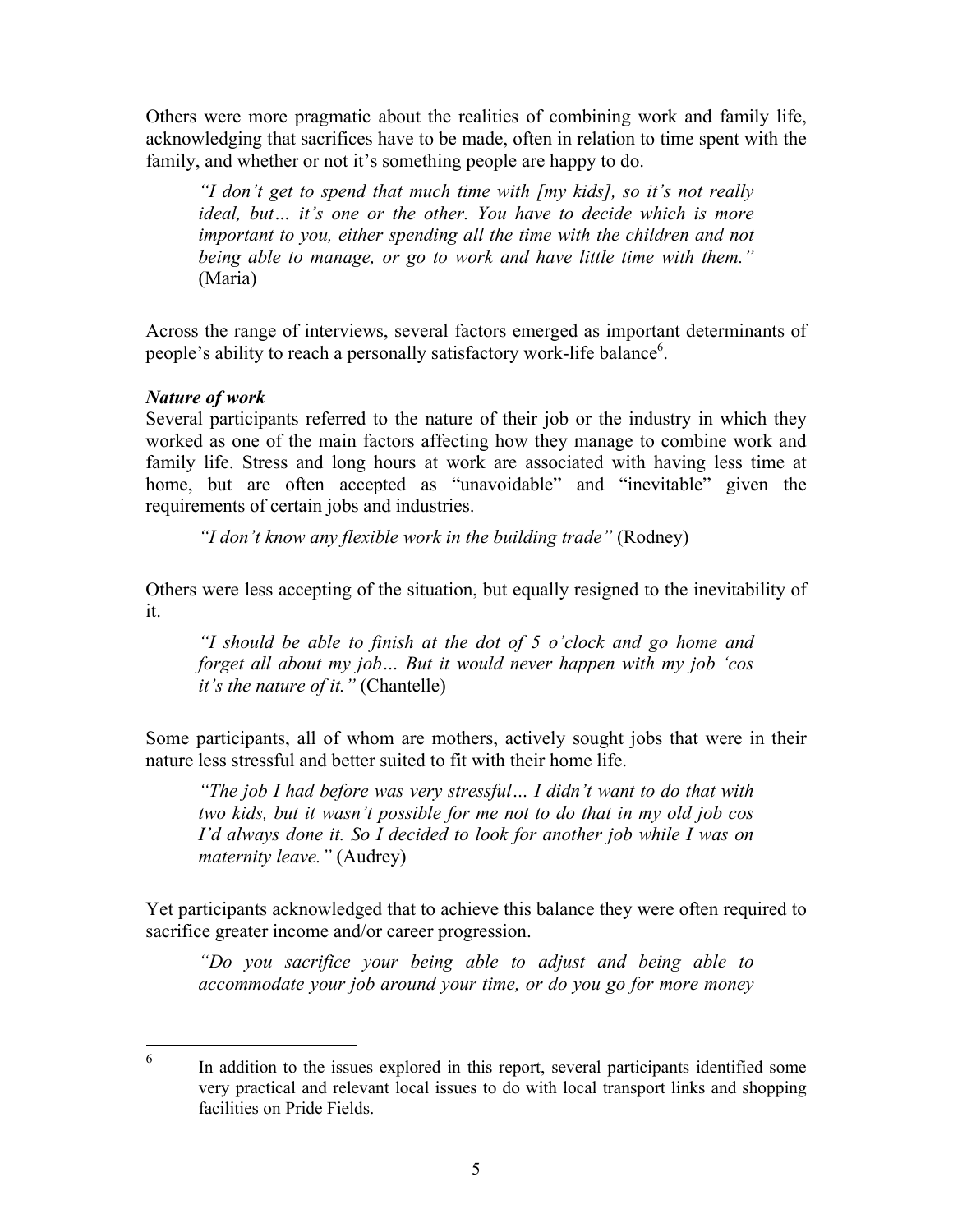*and have less time with your kids? For now I choose to get less money but get more quality time with my kids."* (Leslie)

#### *Employment practices*

Closely linked to people's perceptions of the nature of their work are the employment practices adopted by employers. For many participants, key practices cited in relation to achieving a work-life balance were flexible working patterns and parental leave. Flexibility to accommodate childcare provision and child illnesses is crucial for many parents.

*"I told them before I started that I have responsibilities and [my employers] are quite good when it comes to things like that. They're quite flexible."* (Michelle)

Childcare issues made certain practices, like the Right to Request Flexible Working crucial for some parents.

*"I told them the childminder's leaving now so I need to change my hours… They had no choice because I said to them, sorry, it's either that or I have to leave."* (Hazel)

However, people's ability to make best use of such practices as employers are required to follow was limited by their awareness of what they are entitled to.

*"I only found out about [parental leave] sort of after being here for a year and a half."* (Aimee)

It was also limited by their confidence in asking for these entitlements.

*"I don't really want to be doing things like that, making a fuss. I just get on and do my work."* (Aimee)

People were also put off by perceived limitations of the practices themselves, such as complicated arrangement procedures or impractical conditions.

*"You're entitled to a certain amount of parental days, but of course they're unpaid. When you're on the fringes of borderline poverty, it's not something I particularly want to take, are unpaid days.*" (Kevin)

 *"I've had a few problems when I've been called to pick up my son when he's had hay fever, which completely disgusted me. And yeah, my current line manager is a bit off about that as well. I've never taken any special leave or anything like that. It's not…. It's not worth asking for it."* (Ruth)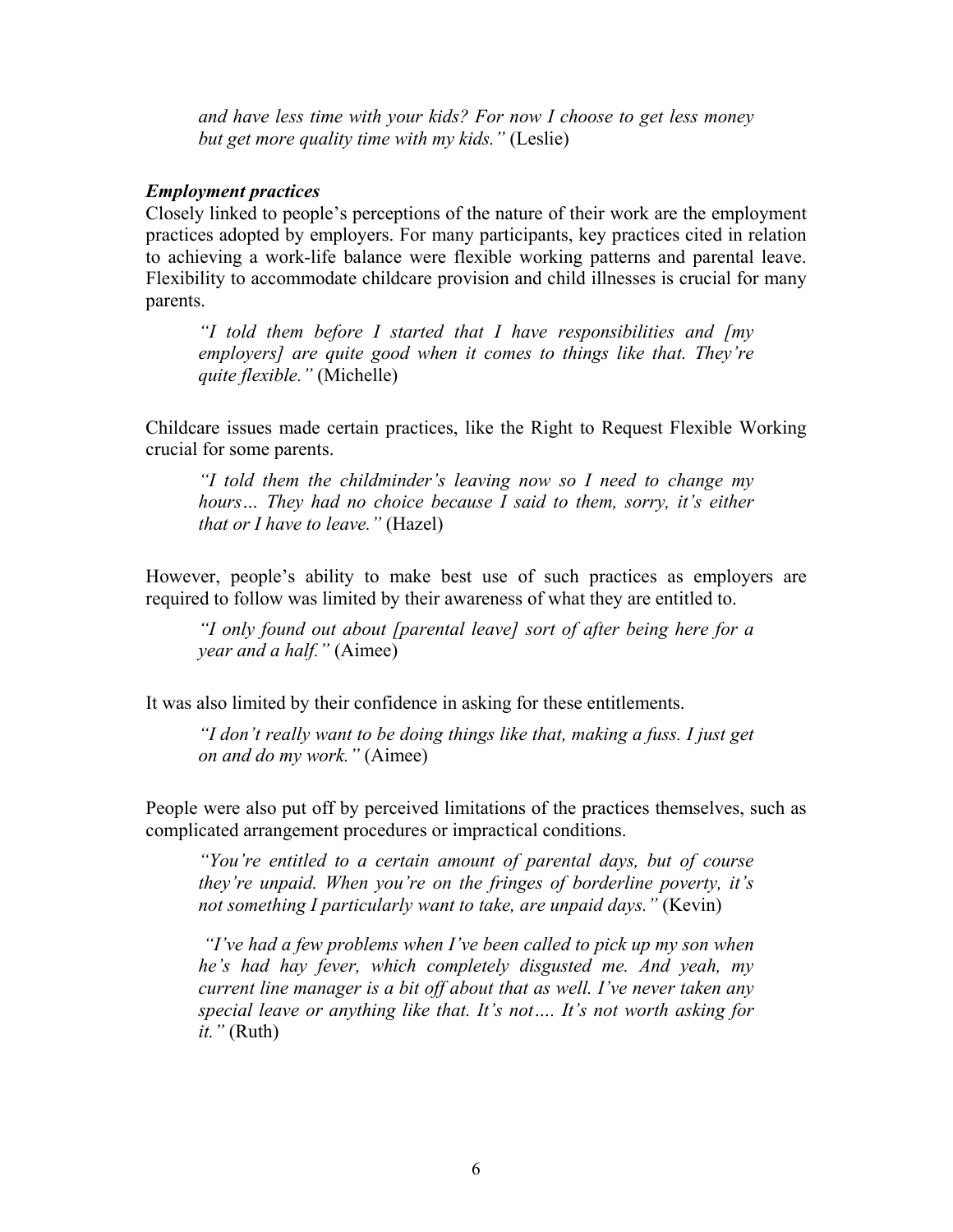A general lack of certainty about entitlement to specific employment rights and practices, together with the perceived limitations noted above, act to reduce the significance of so-called 'family-friendly' practices.

*"I don't think the flexible working regulations actually make much difference to people, cos all you have is the right to ask to change your hours or, you know, to work at a different time, change your shift. It's just the right to request it. Unless the employees have more rights in respect of it then there isn't, it's not going to work.*" (Audrey)

#### *Managers*

A common factor in people's assessment of whether they were able to adapt work to fit around caring responsibilities was whether or not they had an 'understanding' manager. Even employees of companies with 'family-friendly' working practices noted that the extent to which they are able to benefit from these practices is ultimately dependent on their manager. For those with understanding managers this can be a positive experience.

*"There is [formal leave] but essentially it's at the discretion of your manager. But again you know, they're very supportive and very flexible but I think that is because I do put in more hours as well. So it works both ways."* (Holly)

For others, management acts as an obstacle, deterring people from requesting entitlements.

*"There is special leave however it's got to go to the head person and it depends on what he deems as important. It's not worth applying for it."*  (Sarah)

Several people mentioned that they felt 'lucky' to have a supportive manager, and that this was often because the manager themselves had children and therefore understood the pressures of being a working parent. In contrast, managers without children were viewed as lacking empathy.

*"I think probably because [my boss] doesn't have any children, I think when it comes to like explaining that you can't come in because your children are not well, she's not really that flexible, so sometimes it can be a bit hard. You feel a bit guilty sometimes when you don't go in."*  (Maria)

Participants were able to compare their current situation with previous experiences of managers, both better and worse, sometimes within the same company.

*"We've got new managers coming in now. They're trying to do new rules. At the moment in my mind it's like, 'I want to get out of there'… They make up their own rules as far as I'm concerned, which I think is wrong"* (Hazel)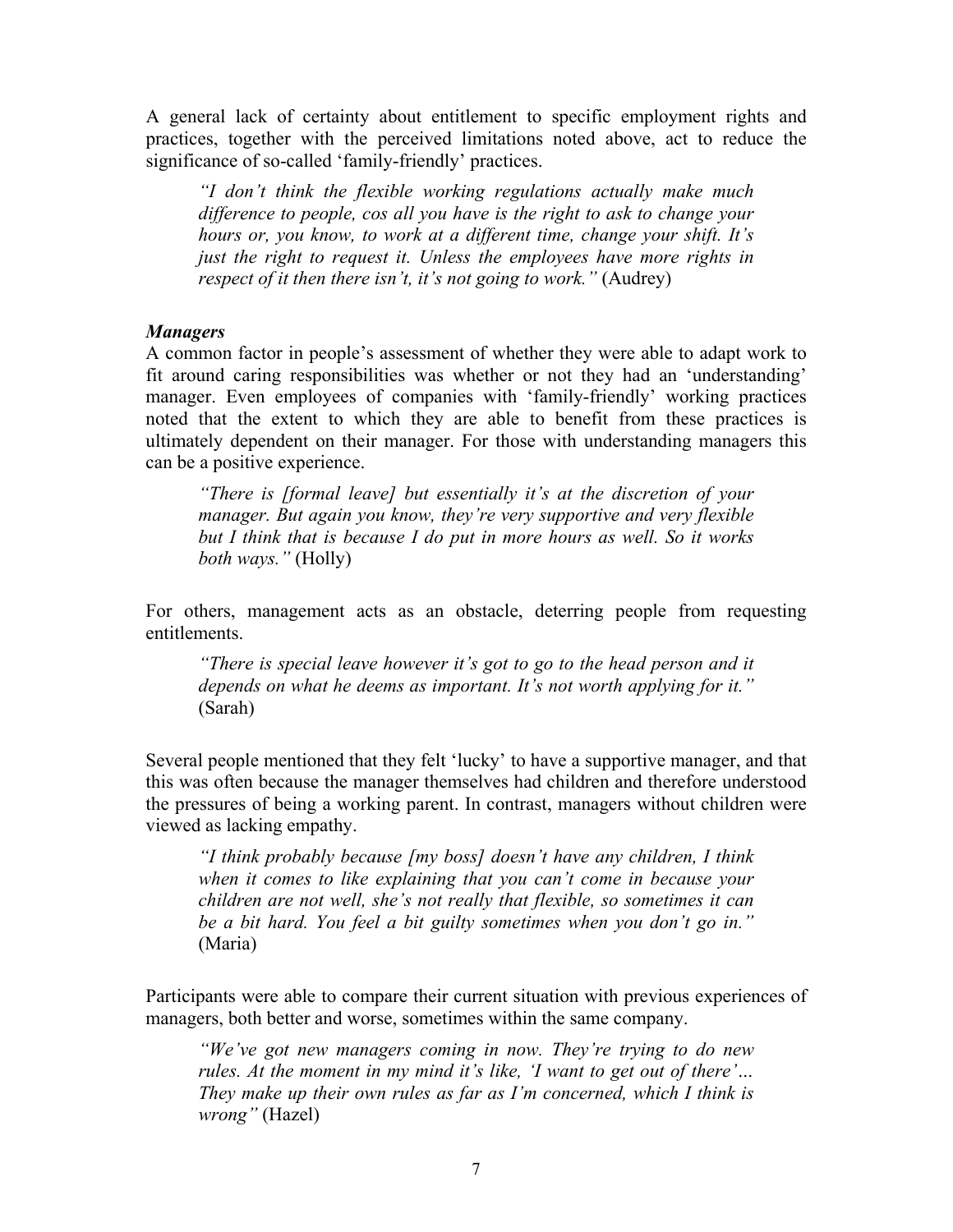This underlined the importance of management in determining employees' chances of benefiting from family-friendly working practices.

*"It's very hit and miss with us. It does really depend what department you're in."* (Ruth)

#### *Income*

When we asked parents about their ideal job, the majority of parents told us they would prefer to work fewer hours and to spend more time at home.

*"Ideally what I would do is probably do less hours at work so that I could take my daughter to school and pick her up."* (Maria)

All acknowledged that fewer hours would mean a cut in pay, but few were prepared to accept this.

*"There are times when I think 'Oh God, I wish I could pack it in and do part-time'. But then, because you've sort of got used to that money, and like I said there's only the one wage coming in, you sort of think well it's tough but I've got to do it anyway."* (Jessica)

Some parents were driven to working overtime and anti-social hours to make ends meet.

*"I'm working Saturdays and Sundays but it's the time for my children and it's very hard because it's the time for being a family. But I need to sacrifice that part as well for the reason I told you, to meet my obligations."* (Carmen)

Although one mother explained that working overtime, while necessary to compensate for low pay, had caused problems with the benefits she was claiming.

*"They're gonna say they overpay [my tax credits]. And that's not fair. How can that be fair? And I said to them once, the reason why I do it is because when you get your wages it's not enough, so you do a bit of overtime to have a little extra money."* (Jocelyn)

Many people spoke about the importance of benefits, and particularly Tax Credits, in improving their financial situation. Yet widespread problems with overpayments had put some off applying.

*"I heard about this Family Tax Credit and people owing them instead of them giving this nice means of money and it doesn't work out and they have to end up paying all these debts back. I don't think I want to get involved in that. No thanks."* (Hazel)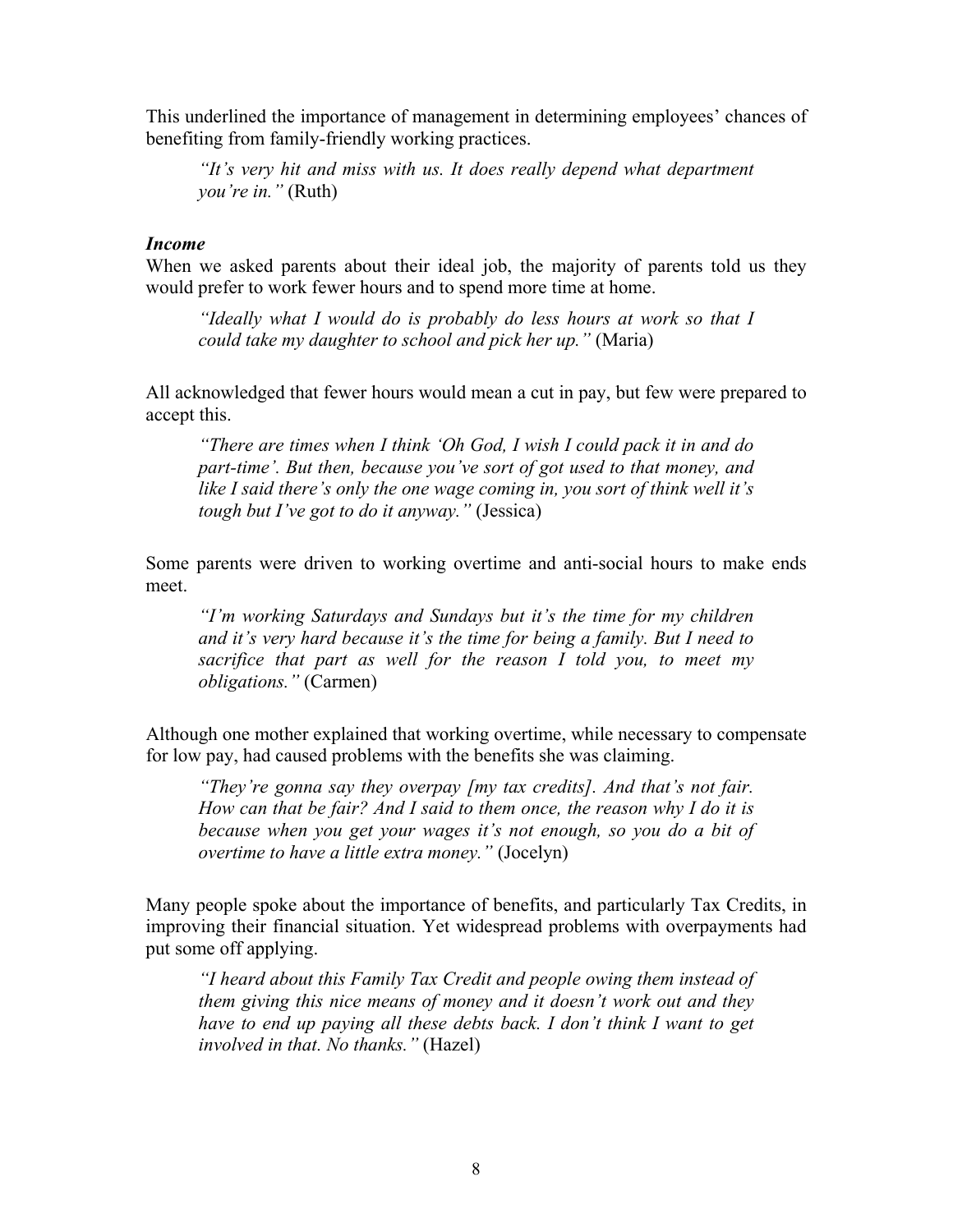For those who had benefited, Tax Credits were seen as compensation for low pay and made part-time work a more attractive option.

*"I wouldn't be able to survive without benefits, not on the wages I get. If I didn't have the Working Tax and the Child Tax and my family allowance I'd be stuck. It wouldn't be worth my while working at all."*  (Olivia)

For others, they acted as a disincentive to working longer hours or going for promotion.

*"They've asked me if I'd wanted the post, but I mean, em, I work twenty hours, this is for twenty-five hours. And it's not much money more than what I'm getting now, with the benefits I get from the working family tax credit. It's not worth my while."* (Rachel)

#### *Childcare*

We asked parents about their ideal form of childcare and the most common response was themselves. As noted above, many of the parents we spoke to would prefer to work fewer hours and be able to collect their children from school themselves.

*"I'd love to be able to leave work earlier and pick my kids up from school, and spend more than 2 hours with them. I mean, I've got an awful habit of letting them stay up late because you know, just to spend some time with them."* (Ruth)

As most parents aren't able or willing to survive on a reduced income from cutting back on work, childcare is crucial to how they manage work and family.

*"If I had my preference, I'd look after him. I don't like the fact that I have to pay someone to look after my child. Do you know what I mean? But I've got no choice in that matter. So I do need an after care provision. So, we'll just have to find a good one, which I've now found."*  (Melanie)

For some parents, difficulty accessing suitable childcare drove decisions about working.

*"I deliberately went part-time and worked for [a new employer]. That was in consideration of spending more time at home with the children. Had the [childcare] option been there I probably would've stayed there full-time."* (Anna)

For others, suitable childcare options were simply not there.

*"When I started this job, I did start looking for sort of childminders… mainly that was finance and they only work up until six o'clock and I*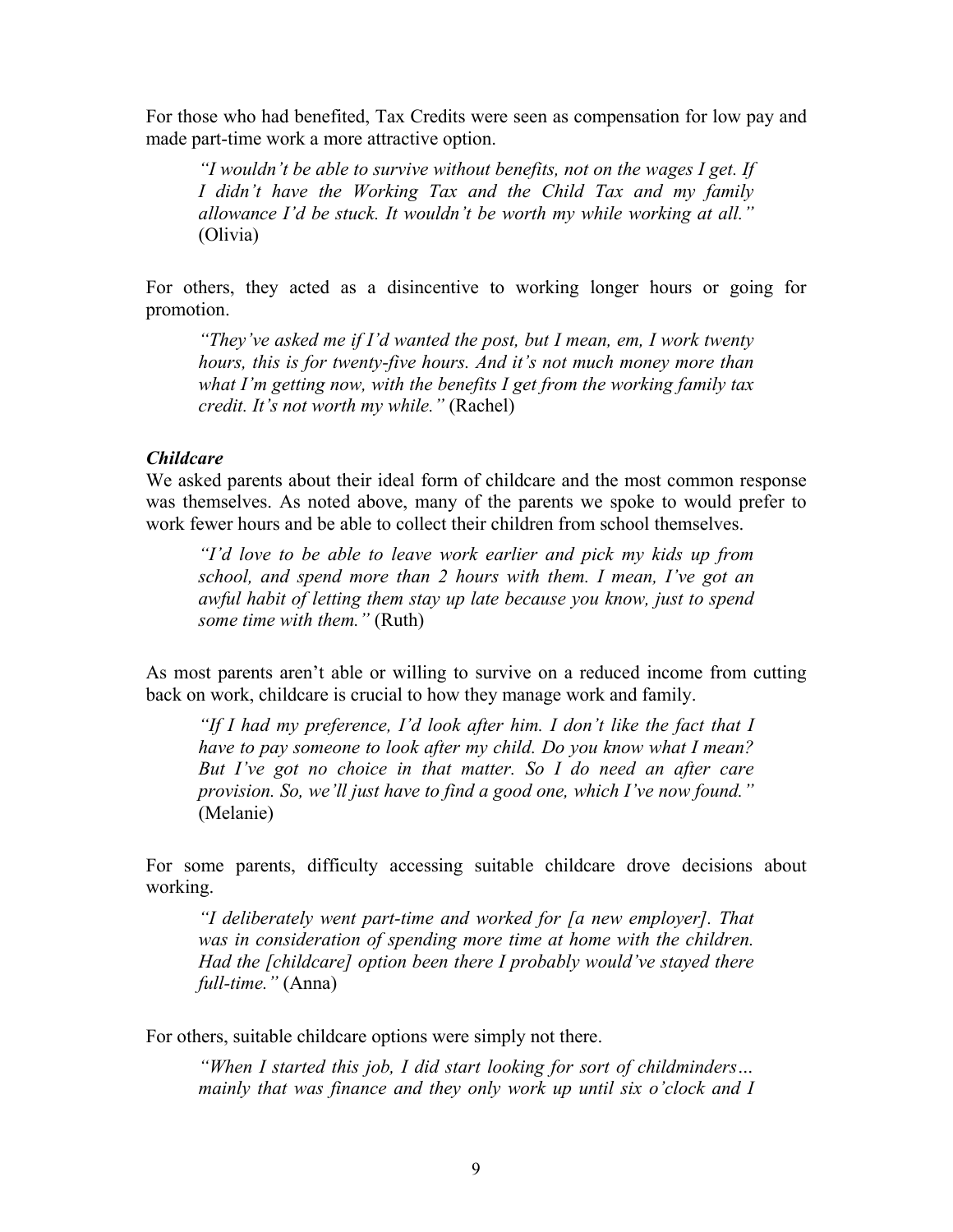*was working until ten. It wasn't too viable at the time so I said no."*  (Aimee)

As a result, this mum, along with several others for whom suitable childcare wasn't available, makes use of an older sibling to care for the younger kids while they work. All were worried about the pressure this placed on them.

*"He's only 13, do you know what I mean, and he's picking up his brother, he's cooking the dinner. He's got to do this and do that. I'll phone him up and give him instructions while I'm at work and it's a lot of responsibility for a 13 year old to do. I just feel so guilty sometimes."*  (Caroline)

Tax Credits, for those who make use of them, appear to have made formal childcare more accessible.

 *"There's help with childcare now but back then I just had to stay at home with my kids. If I'd had help I would have liked to go back to work before."* (Nicole)

Yet criteria on which the Tax Credits are calculated limits parents' childcare options by only contributing towards costs for formal registered childcare.

*"There's a lady next door. She was going to look after him but she's not registered. I mean it's nice, I know her. I've known her for a while. But I still couldn't afford it cos she's not registered so I wouldn't get any help. It would be easier but there wouldn't be any help for me.* " (Faith)

This lack of flexibility has caused problems for some mothers.

*"In an ideal world people like my friend and grandmothers and people who look after children for you, I think that should be recognised and credits awarded to pay or help you pay for that childcare. I don't see why we should be told who should look after our children."* (Caroline)

A big worry for many working parents is childcare during the holidays, particularly the long summer holidays. Most parents said they wanted their children to be occupied with organised activities during this time.

*"For me it's essential, absolutely essential to have play schemes during the school holidays, you know, not just because I'm reliant on it because of not having anybody at home to look after my son, it's not so much that, but it's also because you want your child to be active."* (Holly)

There are holiday play schemes organised in the area, which are considered "brilliant" by some parents. However their hours and costs are not ideal for all families we spoke to.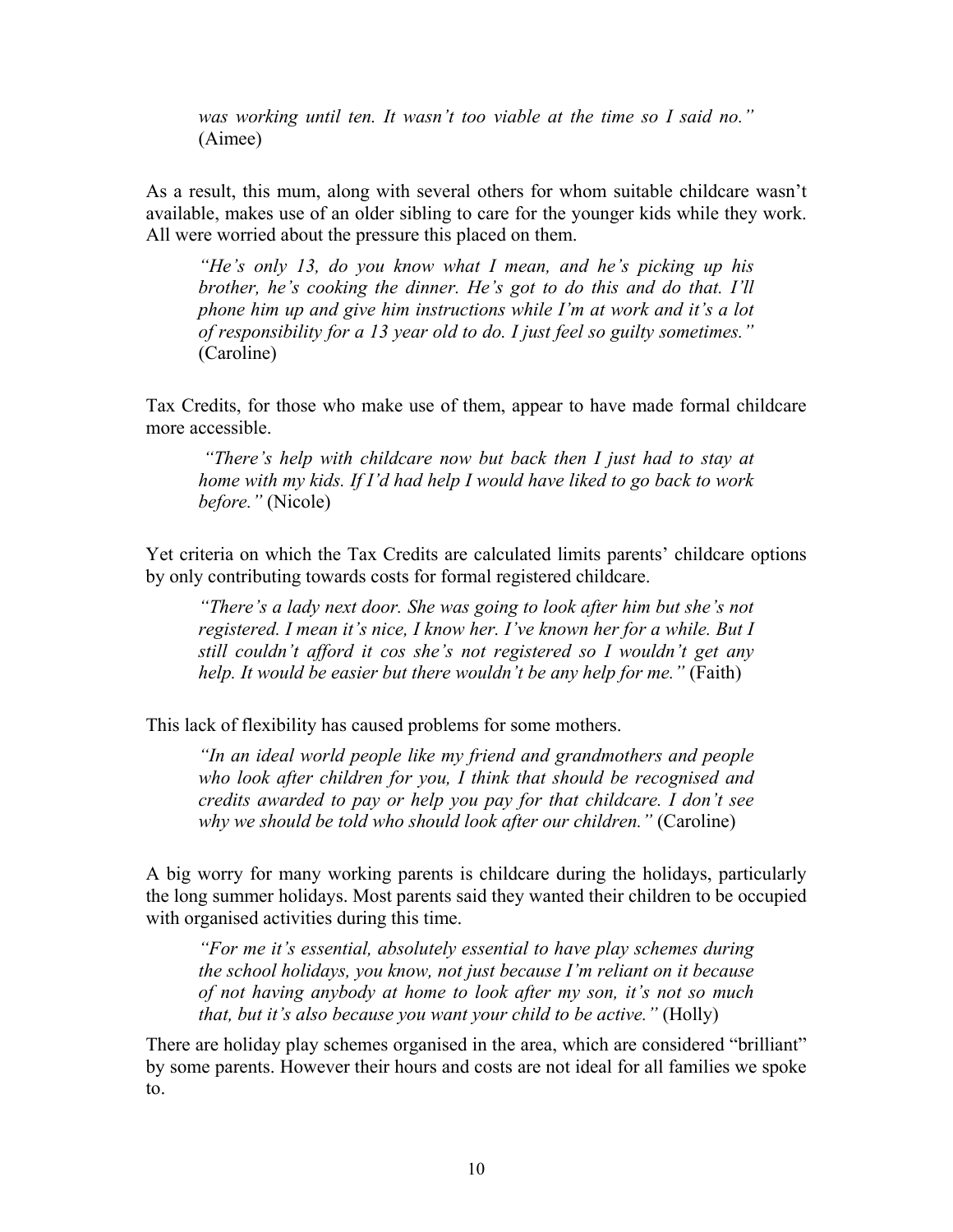*"There's one really cheap play scheme they run on the estate, but it only runs for 3 weeks during the summer and their hours are not friendly for working people."* (Ruth)

*"It's too dear. It'd be alright if I had one child but when I've got two kids that wants to go it all adds up doesn't it. It's like a lot of money."*  (Katherine)

Some parents are able to make use of tax credits to contribute towards the costs of holiday childcare, but this also has limitations.

*"Even though I know I get help towards [holiday childcare] to me they're not offering enough for me to be paying £80, even if I was getting help."* (Michelle)

## *Evaluation of services and facilities*

Because of time constraints the third and final section of the interviews dealt with a limited range of specific services, organisations and policy measures. As mentioned previously, attempts to calibrate the degree of support for different kinds of intervention turned out to be a less than wholly effective. In some cases (about a third) responses could only be inferred from discussion rather than systematically recorded. As a result, the data that emerged are insufficiently robust for the purposes of any kind of quantitative analysis. Additionally, many participants found it difficult, or even impossible, to say just how their current situation could practicably be improved. Nonetheless, coupled with feedback from our consultation meeting with the residents they provide an important indication of people's views about particular services and policy measures.

We first asked participants to name some of the services they knew and used in relation to specific areas: information and advice; finance and benefits; healthcare; training; childcare; adult care; and, employment practices. Using flashcards we then checked these against a list of services or measures available and tried to get participants to evaluate their importance and effectiveness. Each of the areas will be considered individually below.

# *1. Information and advice*

The most well known organisations providing information and advice were the local Job Centre and Citizen's Advice Bureau - though neither is that easily accessible from Pride Fields. A lot of participants also mentioned visiting government websites for information. About half the people interviewed knew about the One Stop Shop, based on the estate, though only about a quarter had used it.<sup>7</sup> Despite widespread concerns about long queues and the difficulty of

 $\frac{1}{7}$  The Pride Fields One Stop Shop has been funded as part of a neighbourhood management initiative under Strategic Partnership arrangements, but is about to be reorganised and re-located.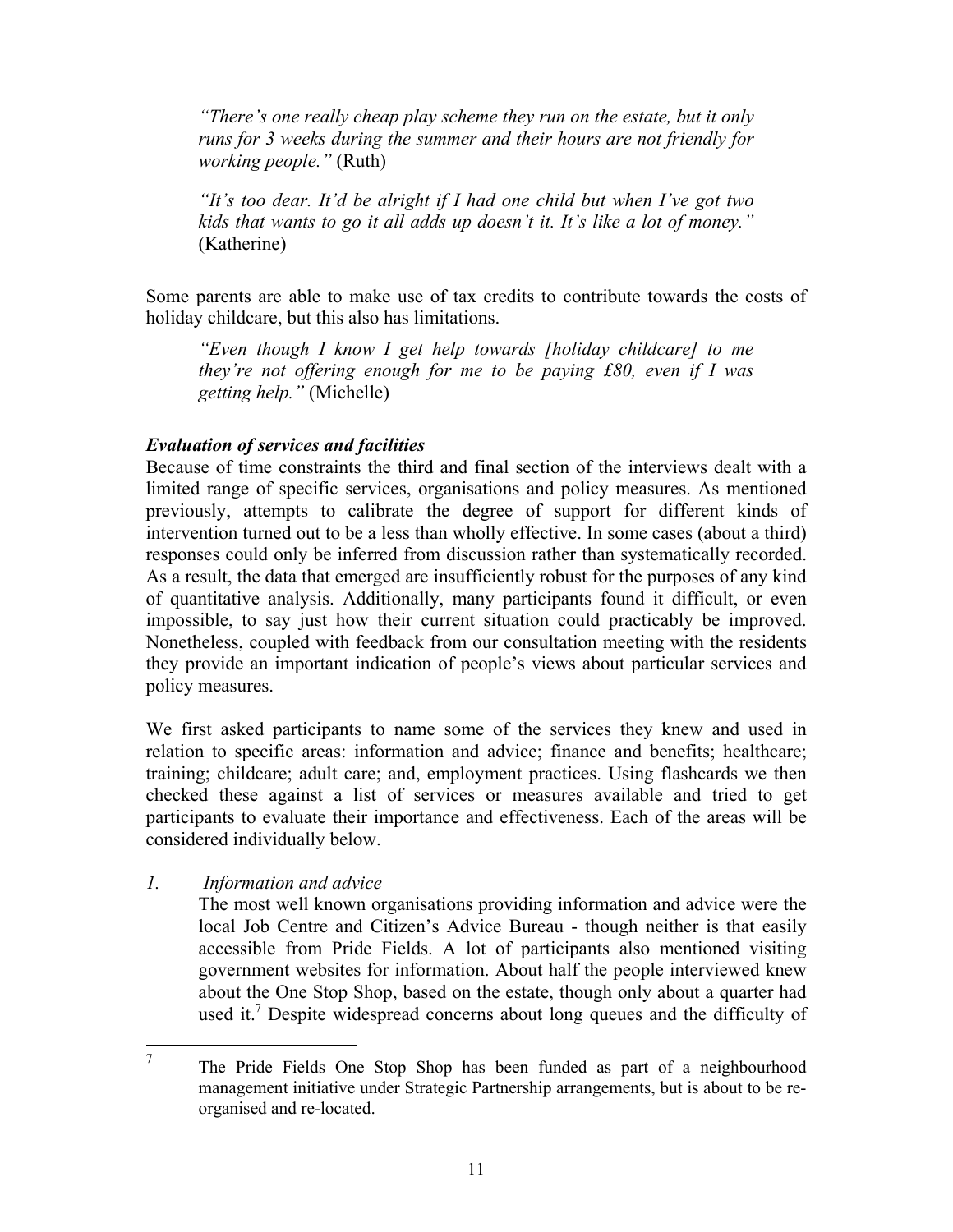getting seen at the local CAB, it came out as being more important and more effective than other options, though this was closely followed by information from government websites. It is clear, however, that people need more than just raw information in order to make sense of the range of facilities and entitlements available to them.

*2. Finance and benefits* 

The most commonly identified income maintenance benefits were Child Tax Credit and Working Tax Credit, followed by Child Benefit, Housing Benefit, Council Tax Benefit and maintenance payments. Child Benefit, which was the most widely claimed benefit though it required prompting for participants to remember it. Child Tax Credit and Child Benefit were considered more important and effective by far than the other benefits mentioned. The ability of participants to evaluate the financial assistance that is available was drastically impaired by the difficulties they experienced understanding the systems entailed. As has already been seen, there is considerable dissatisfaction with the administration of benefits and tax credits and it is evident that some participants have been deterred from claiming.

*3. Healthcare* 

Nobody required prompting about GP services and almost everyone made use of them. Other services including dentists, hospitals, health visitors and drop-in clinics were also mentioned, though to a lesser degree. While all health services were considered either quite or very important, GP services were considered less satisfactory than other options, with consistent complaints about the difficulty of obtaining appointments at the practice based on the estate itself. Given the importance of ready access to primary healthcare to those who juggle paid employment and caring for family members, this is perhaps a neglected feature of the debate about work-life balance, not least because in the context of the close attention some employers pay to sickness absence monitoring.

# *4. Training*

About a third of participants were aware of training opportunities at the local FE College and through community education services, though almost exclusively those who had made use of them. All but a small number of the people who had a view on these services felt they were at least a good service. Fewer people were aware of Sure Start training opportunities on the estate, though again those who had made use of them were very positive.

*5. Childcare* 

The majority of participants were aware of a range of childcare options, including childminders, nurseries, after-school clubs and holiday play schemes, though the most commonly used childcare was friends and family, closely followed by nurseries. The most valued and effective childcare was felt to be friends and family, followed by the local after-school club, with nurseries and childminders coming behind. Holiday play schemes were considered an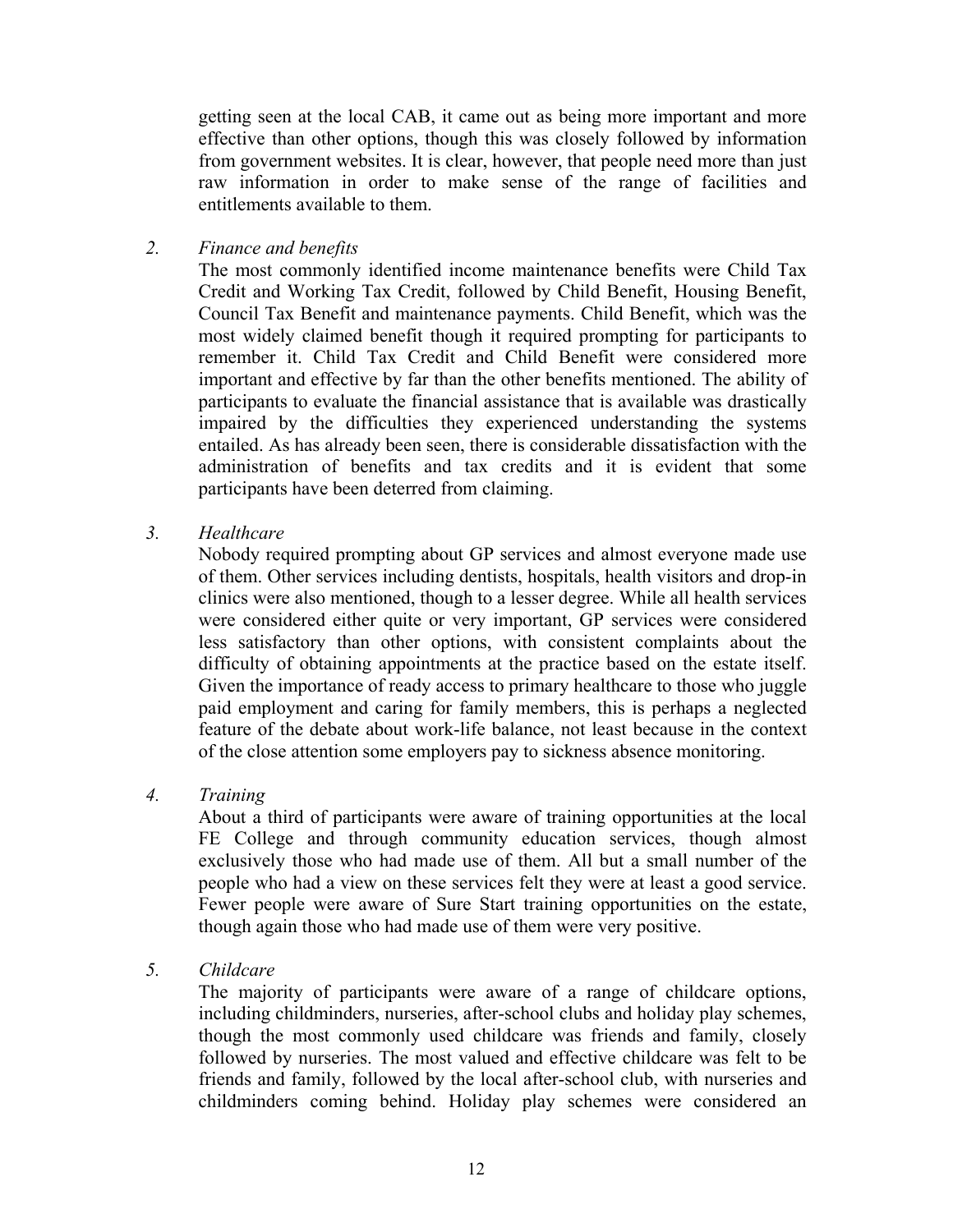important service, though evaluated as less effective, relative to other forms of childcare, most particularly because the organization of the schemes (and information about when and where they would run) was haphazard and access to places could be difficult. There was considerable support for the introduction of a breakfast club at the local primary school.

*6. Adult care* 

Very few participants were aware of adult care on the estate. This was not wholly surprising in view of the small number of participants in this particular study who were caring directly for elderly or disabled people.

*7. Employment practices/entitlements* 

There was little awareness of specific employment practices, other than maternity pay and leave. A couple of participants expressed the view that statutory paid maternity leave should be extended to a year. Participants reacted when prompted, particularly in relation to paternity pay and leave, parental leave, flexitime, work from home, job-sharing and the right to request flexible working, but relatively few had made use of these entitlements. The most effective entitlement appeared to be the Right to Request Flexible Working, though this in practice depended heavily on the discretion of managers and was not consistently available. It appeared that trade unions were playing a negligible role in advancing work-life balance issues. The feeling strongly expressed at the feedback/consultation meeting was that managers need more training and monitoring in relation to work-life balance - as much in the public sector as the private sector.

#### *Summary*

People's ability to adjust their work to accommodate family life appears to have little to do with choice and more to do with chance in relation to factors such as the availability of suitable childcare and having an understanding manager who supports family-friendly employment practices. One area where choice does arise for some parents is in decisions about where to work and selecting a job according to the nature of work and number of hours. Yet this is limited by potential sacrifice of income and career progression.

People appear to be more content with their work-life balance when they have been able to adapt their job to fit around childcare, or have specifically chosen a job that enabled them to do that, or where they recognise that their current job and manager are better than previous experiences.

Results from the final part of the interviews suggest that there is patchy awareness and some confusion about people's rights, particularly in relation to employment practices and benefit entitlements. People were generally aware of the options for childcare and information and advice services, but less positive when evaluating their provision.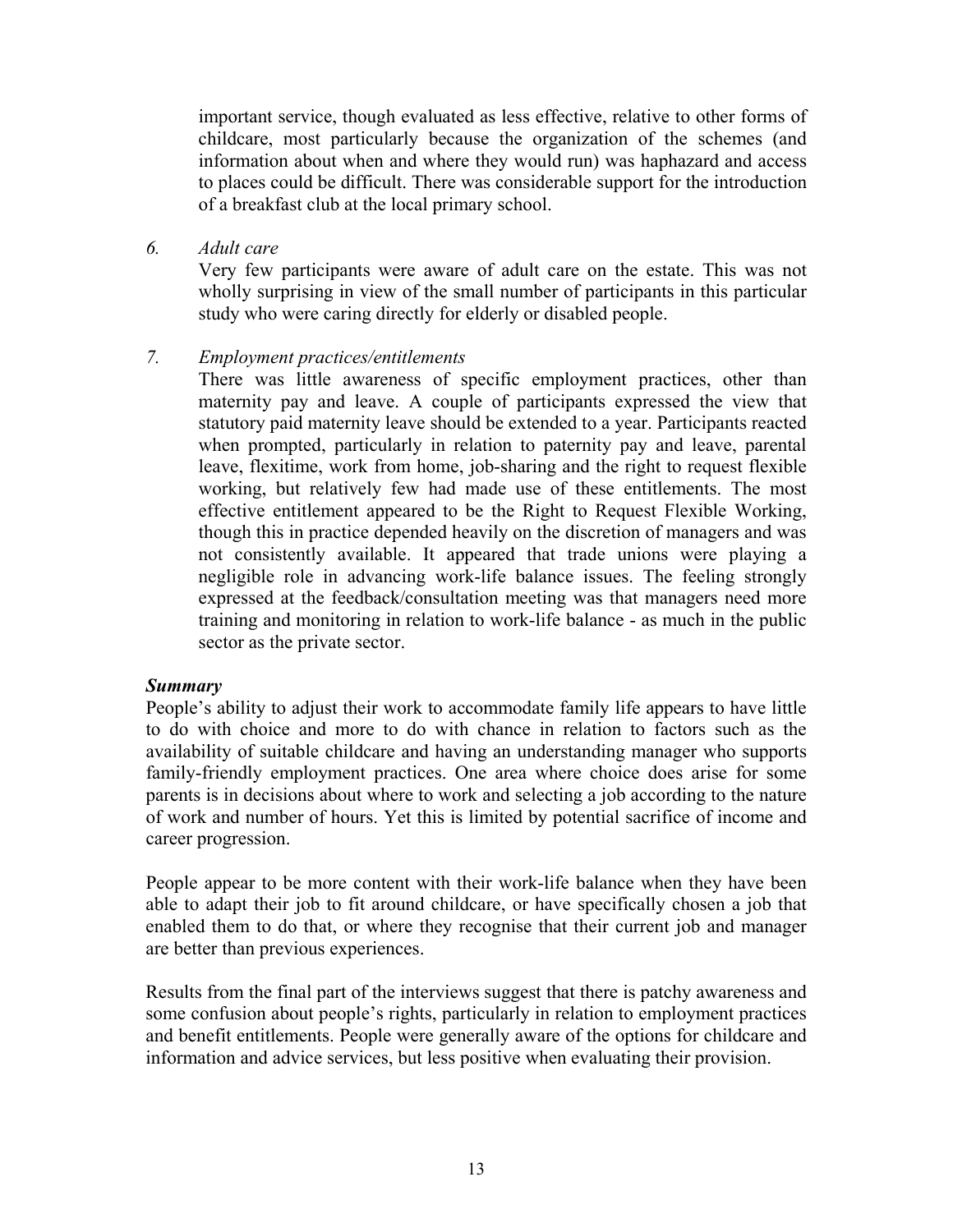# **4. Discussion points**

What we have set out here are only preliminary findings. Further analysis of the transcripts from our interviews is currently in progress. At this stage, however there are two broad issues that were explored at our feedback/consultation meeting and that will provide a focus for further analysis. The first has to do with the diversity of the people on the estate and their experiences. The second has to do with the various ways in which people on the estate are systematically disempowered. Our feeling is that these are things we have to understand before it will ever be possible to improve experiences of work-life balance in a neighbourhood such as Pride Fields.

# *Diversity*

In trying to make sense of what we have been told by those who participated in the study, it strikes us that we have heard basically four kinds of account or story, depending:

- $\triangleright$  on whether people described a situation in which they were adjusting their life to fit their work or their work to fit their life;
- ¾ on whether they seemed from what they said to be happy (or at least reasonably content) or unhappy (or perhaps ambivalent) about their situation.

 ambivalent *guilty reluctant workers carers*   $(17)$  (6) work-first  $\leftarrow$  life-first *grateful lucky workers* carers  $(8) \qquad (11)$ content

We can summarise this using the diagram in Figure 1.

**Figure 1: A taxonomy of discursively defined work-life balance scenarios** 

We are not suggesting that there are four different kinds of people, but that there are four different kinds of story to be told about work-life balance on Pride Fields Estate: 'guilty worker' stories; 'reluctant carer' stories; 'grateful worker' stories and 'lucky carer' stories. Nor are we suggesting that the stories in each category are exactly the same, because they are not. Nonetheless: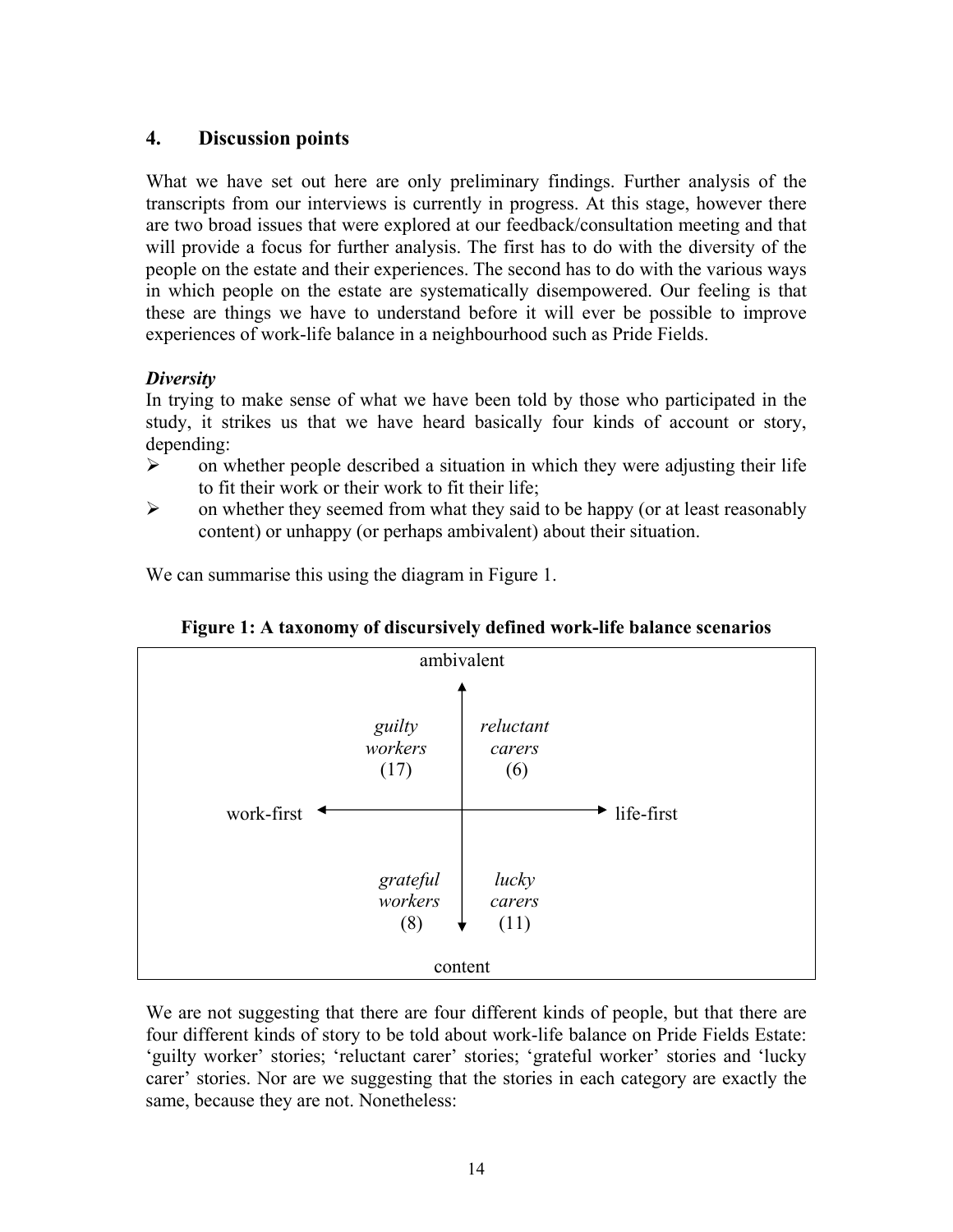- $\triangleright$  In the guilty worker scenario, work-life balance isn't working for people. They are having to put work before family and they feel unhappy about it. Seventeen of our 42 participants described such a scenario (15 women and 2 men). Some participants expressed forthright dissatisfaction with their employers' failure to accommodate their needs. Others gave more ambiguous answers but clearly were struggling to give priority to family life in the way they would have wanted.
- $\triangleright$  In the reluctant carer scenario, people are having to care for their families when they would prefer to put more into their work. Six participants described this scenario (5 women and 1 man), all of whom were currently seeking employment.
- $\triangleright$  In the grateful worker scenario, people are putting work before family but they are grateful for the opportunity to work. Eight participants described this scenario, half of these were men. The others were women who had either gladly returned to paid employment in middle age or who, despite a certain ambiguity about their work, were especially deferent towards their employers.
- $\triangleright$  In the lucky carer scenario, people are putting family before work and feel lucky that they are able to do so. Work-life balance is working for them, but that they have achieved this is a matter of serendipity or chance, or because, fortunately, they felt able to forego income and/or career opportunities. Eleven participants described this scenario (all women). Some of these women were themselves working as childminders or as a foster parent and the others were either working under quite exemplary managers or were only working very short part-time hours.<sup>8</sup>

In terms of their current experiences, a majority of the participants were polarised between those experiencing a guilty worker scenario and those experiencing a lucky carer scenario. Additionally, however, despite the impression given by government sponsored survey data<sup>9</sup>, the qualitative data we have obtained suggest that a majority of the economically active working-age parents in a sample drawn from a low-income neighbourhood are not wholly content with the work-life balance they have achieved under their current working arrangements.

This is, of course only a model intended to assist our understanding. We recognised that people's scenarios are changing and complex. At our feedback/consultation meeting several participants emphasised that much depended on the stage people were at in their life course and in their employment careers, the ages of their children and even on how they might be feeling on any particular day of the week! It also emerged that there could be different interpretations for each type of scenario. While the guilty

 $\overline{a}$ 

<sup>8</sup> In our earlier report it was said that three participants had been unable to say whether they were having to put their work first or their life first. A closer scrutiny of the relevant interview transcripts has now enabled us to assign each of these participants to one of the four groups.

<sup>9</sup> See note 6 above.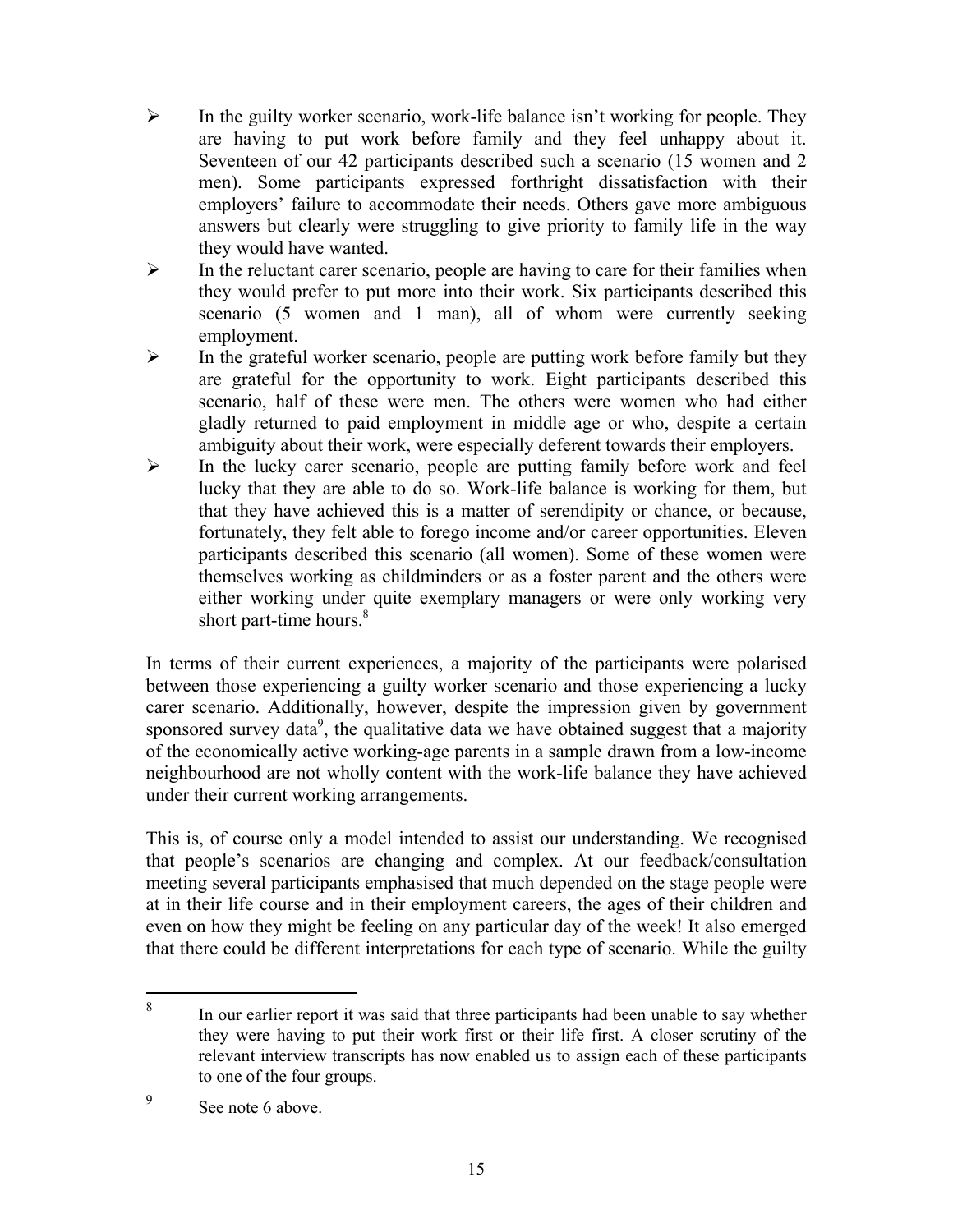worker scenario was widely recognised and reflected a stage through which many participants felt they had gone, some of the others were potentially ambiguous. The nature of the luck entailed in being a lucky carer would not necessarily be obvious at the time. The gratitude entailed in being a grateful worker might not stem from submissive satisfaction with one's employer $10$ , but from satisfaction with one's own achievements: people may be grateful for the chance to work even when they feel (or know) they are being exploited.

Nonetheless, the model provoked lively discussion and it was agreed that it did capture something about the nature of work-life balance issues affecting the residents of Pride Fields. One of the significant implications is that there can be no single or simple policy solution to the diverse needs and aspirations signified by the different scenarios.

### *Disempowerment*

It is clear, nonetheless, that people on Pride Fields Estate would like - more jobs; better managers; more accessible childcare (especially in the early morning and during school holidays); more efficient benefits/tax credit administration; and more extensive advice and information provision. More than this, however, what strikes us is the sense of powerlessness that was expressed - especially, perhaps, by those in the guilty worker and the lucky carer scenarios. In various ways they were experiencing not just a lack of opportunity, but a lack of control over their work-life balance. Guilty workers couldn't get what they wanted, while lucky carers got it just by chance or good fortune. To address this powerlessness or lack of control might require:

*1. More predictable opportunity structures and a clearer sense of such employment norms and practices as are (or should be) customary in the area.*  The practices of unaccountable employers have significant implications for family life. Work-life balance requires that jobs should, so far as possible, be stable and that employment standards are consistent. In practice, an inner London neighbourhood like Pride Fields has access to a metropolitan rather than a local labour market, the volatility, scale and fragmented nature of which make it inherently unpredictable. While there is a certain sense of community on the Pride Fields Estate, there was no awareness among the participants in our study of where the economic foundations of that community might be located: residents do not by and large have shared labour market experiences. Urban neighbourhoods in the inner reaches of big cities are not like mining villages or company towns in which information about employment opportunities and customary practices might once have been exchanged by word of mouth. Paradoxically, what is more, jobs created in inner-urban

<sup>10</sup> It has been suggested there is a group of women workers who submit as 'grateful slaves' to unsatisfactory terms of unemployment or else gladly accept minimal concessions to their needs: see Hakim, C. (1991) 'Grateful slaves and self-made women: Fact and fantasy in women's work orientations', *European Sociological Review*, 7 (2).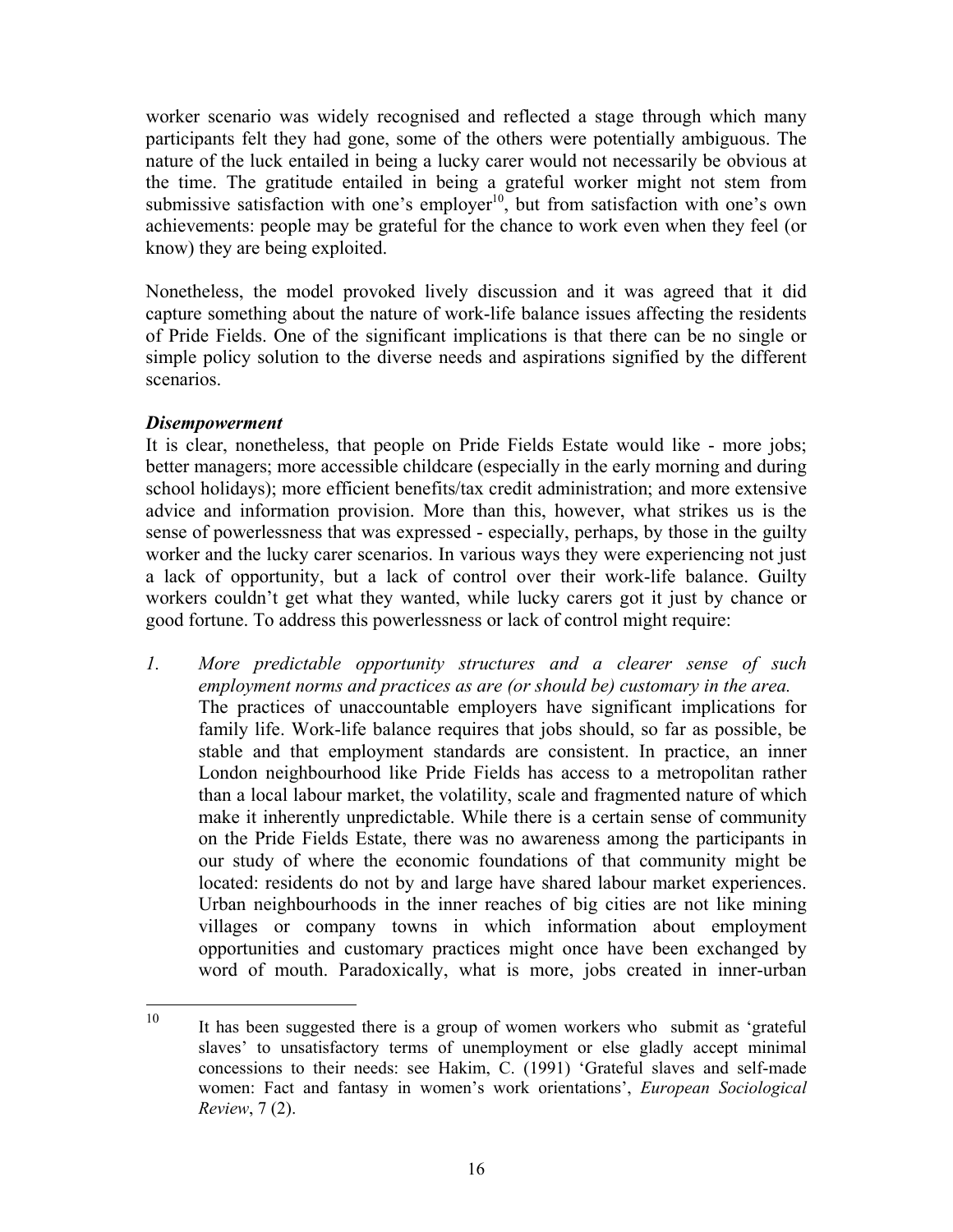neighbourhoods - for example, by regeneration funding - tend neither to be permanent, nor necessarily soundly managed. The solution lies partly in more proactive and locally oriented information services, an issue to which we return below. Additionally, however, local employers of any size or standing should be encouraged to consider how they promote their public face and how they publicise the jobs and the terms of employment that they offer. Characteristically, in a neighbourhood such as Pride Fields, a significant proportion of workers are engaged in the public and voluntary/community sectors and it is incumbent on those sectors, more than at present, to take the lead and set the standard.

## *2. A social responsibility agenda?*

This leads on to a related and equally fundamental question. Some more vocal Pride Fields residents were keen to promote the government's own argument that there is a 'business case' for work-life balance. It is supposed that flexible managers who accommodate people's needs will get better results. Recent evidence suggests that while good management does lead to better work-life balance outcomes, work-life balance does not of itself enhance productivity<sup>11</sup>. On the basis of the narratives we had heard we wondered whether work-life balance would be better promoted as a part of the social responsibility agenda, and not on the basis of the business case. In some instances the business case may be tenuous or non-existent. The circumstances of some participants in our study were frankly such that if wholly suitable spaces were to be found for them in the labour market the culture and dynamics of the work place might have to change quite significantly and in ways that would not provide shortterm economic benefits for employers<sup>12</sup>. Notions of corporate social responsibility have been applied generally to the global practices of multinational corporations and to the environmental practices of local businesses, but also specifically, for example, to employment practices in relation to disabled workers<sup>13</sup>. There is a case for adding work-life balance issues to the corporate social responsibility agenda in discussions with national employers' organisations, with bodies such as the UK Social Investment Forum, and even, perhaps, with socially responsible local employers.

 $11$ 11 See Bloom, N. et al. (2006) *Work Life Balance, Management Practices and Productivity*, LSE Centre for Economic Performance - which also demonstrates that, subject to the quality of management, neither does work-life balance *harm* productivity.

 $12$  This is a suggestion that resonates with related arguments about the desirability of a 'life-first' approach to welfare-to-work: see Dean, H. (2003) 'Re-conceptualising welfare-to-work for people with multiple problems and needs', *Journal of Social Policy* 32 (3).

<sup>13</sup> See the statement by the Employers' Forum for Disability at http://www.employersforum.co.uk/www/csr/index.htm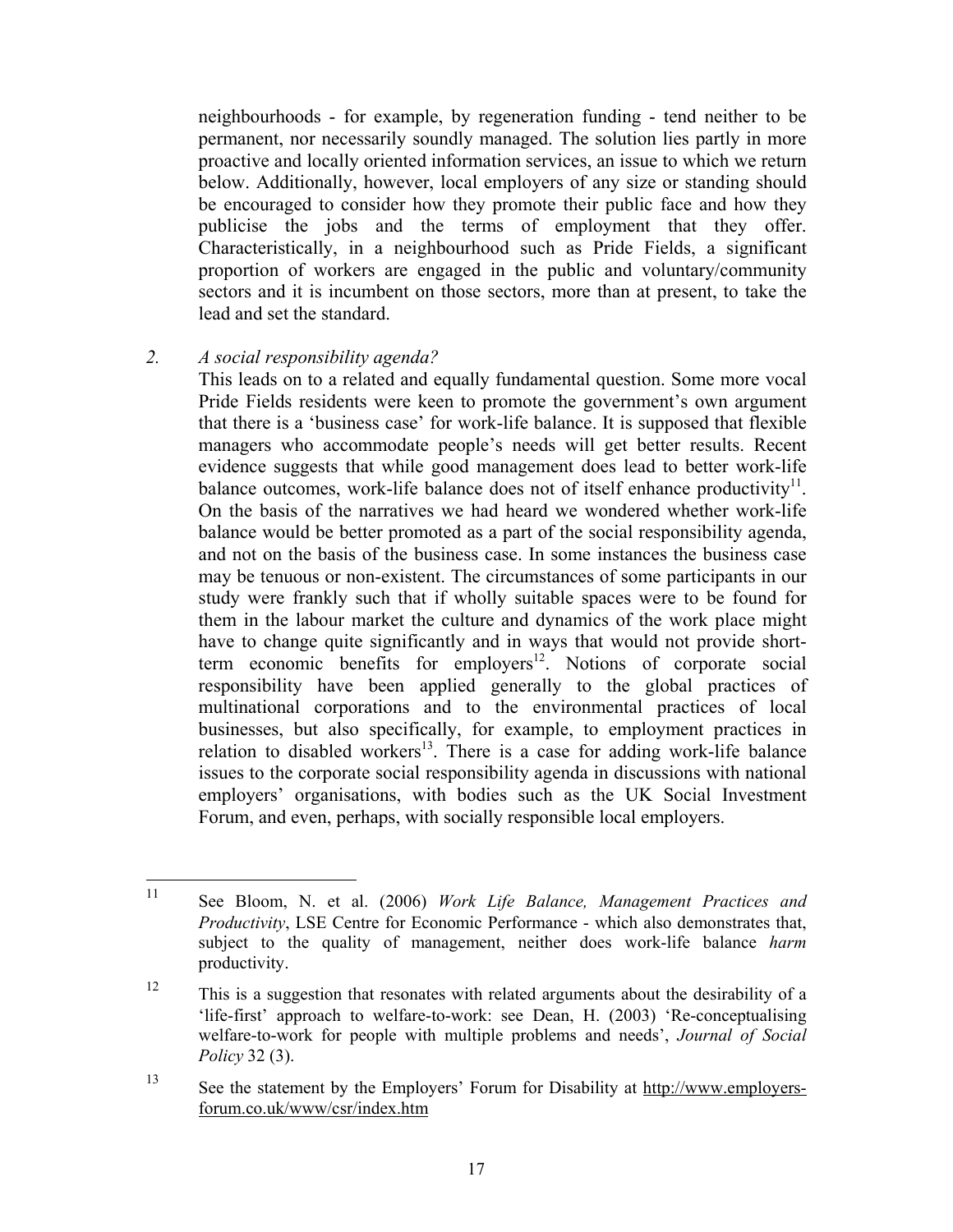### *3. More certainty about childcare.*

Childcare provision is not meeting the needs of every parent. Choice and diversity in childcare are important, but what matters most, perhaps, is that childcare is seen to be generally available and wholly reliable. Our findings are consonant with those of other researchers in demonstrating that organising childcare is time-consuming and stressful for parents<sup>14</sup>. Working parents are not only grappling with practical issues of affordability and accessibility, but with moral considerations about what is right for their children<sup>15</sup>. In a neighbourhood such as Pride Fields there are competing views about what constitutes 'good quality' childcare. Different parents have different priorities with regard to provision for children's emotional needs on the one hand or their developmental needs on the other. It must be recognised that for many, informal (i.e. 'unregistered') childcare is and will remain a critical and valued part of their coping strategy. Where formal childcare provision is available parents seek certainty as much as choice. They must feel they can trust the provision that is available<sup>16</sup>. The fluidity and perceived impermanence of formal childcare arrangements on Pride Fields is problematic and can undermine people's confidence in what is available.

*4. Greater transparency and clarity with regard to employment and benefit rights.*  By and large people do not fully understand their employment and benefit rights. Employment law and the benefits/tax credits system are intrinsically complex. Employment laws are designed to balance the competing interests of employers and employees. However, when employees lack awareness of such laws and employers lack the willingness to implement them, the outcomes can be highly unbalanced. Benefits systems are designed increasingly to tailor support to meet diverse individual needs. The government claimed when it introduced the Tax Credit system to be creating a 'seamless' system of support for families with children<sup>17</sup>, but while universal Child Benefit appears to provide a seamless (if skimpy) undergarment to which the participants in our study were comfortably inured, the tax credit scheme was worn as a strange and clumsy outer-garment. While essential to many households, it had been rejected by some because of the risk of overpayment and the fear that it might

 $14$ For example, Wheelock, J. and Jones, K. (2002) 'Grandparents are the next best thing: Informal childcare for working parents in urban Britain', *Journal of Social Policy*, 31 (3).

<sup>15</sup> See especially Duncan, S. and Irwin, S. (2004) 'The social patterning of values and rationalities: Mothers' choices in combining caring and employment, *Social Policy and Society*, 3 (4).

<sup>16</sup> This strongly echoes findings reported in Daycare Trust (2004) *Talking about Childcare: Conversations with parents and children from low-income families*, London.

<sup>17</sup> See HM Treasury (2002) *Child and Working Tax Credits, Modernisation of Britain's Tax and Benefit System*, Paper 10.